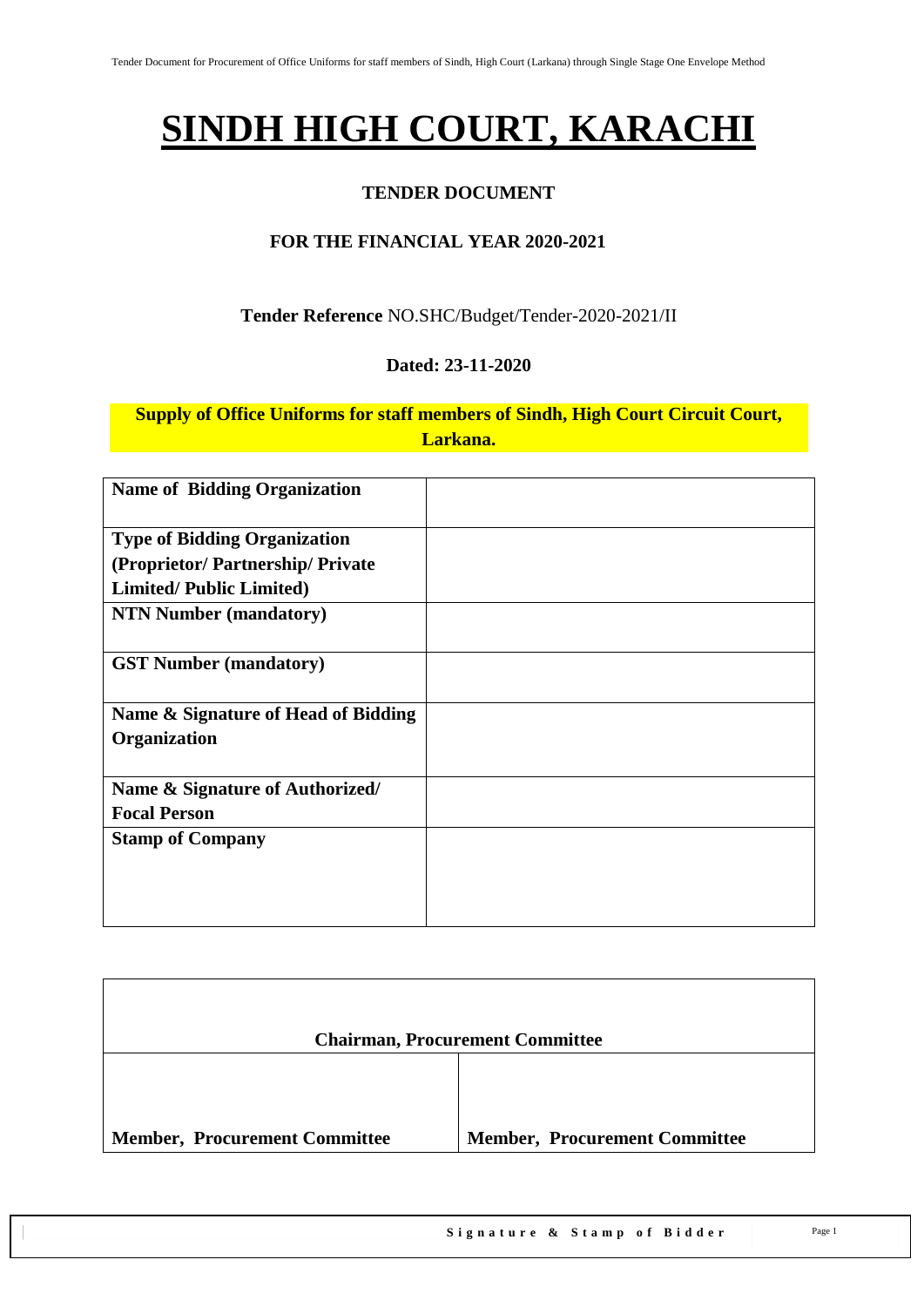#### **Contents**

| 1.     |                                                                                                           |  |  |  |  |  |  |
|--------|-----------------------------------------------------------------------------------------------------------|--|--|--|--|--|--|
| 2.     |                                                                                                           |  |  |  |  |  |  |
| 3.     |                                                                                                           |  |  |  |  |  |  |
| 4.     |                                                                                                           |  |  |  |  |  |  |
| 5.     |                                                                                                           |  |  |  |  |  |  |
| 6.     |                                                                                                           |  |  |  |  |  |  |
| 7.     |                                                                                                           |  |  |  |  |  |  |
|        |                                                                                                           |  |  |  |  |  |  |
|        |                                                                                                           |  |  |  |  |  |  |
|        |                                                                                                           |  |  |  |  |  |  |
|        |                                                                                                           |  |  |  |  |  |  |
| 7.3.   |                                                                                                           |  |  |  |  |  |  |
| 7.3.1. |                                                                                                           |  |  |  |  |  |  |
| 7.3.2. |                                                                                                           |  |  |  |  |  |  |
|        |                                                                                                           |  |  |  |  |  |  |
|        | 7.4. Details of Financial Turnover/ Sales Revenue of Office Uniforms during the last three (03) years  14 |  |  |  |  |  |  |
| 8.     |                                                                                                           |  |  |  |  |  |  |
| 9.     |                                                                                                           |  |  |  |  |  |  |
| 10.    |                                                                                                           |  |  |  |  |  |  |
|        |                                                                                                           |  |  |  |  |  |  |
|        |                                                                                                           |  |  |  |  |  |  |
|        |                                                                                                           |  |  |  |  |  |  |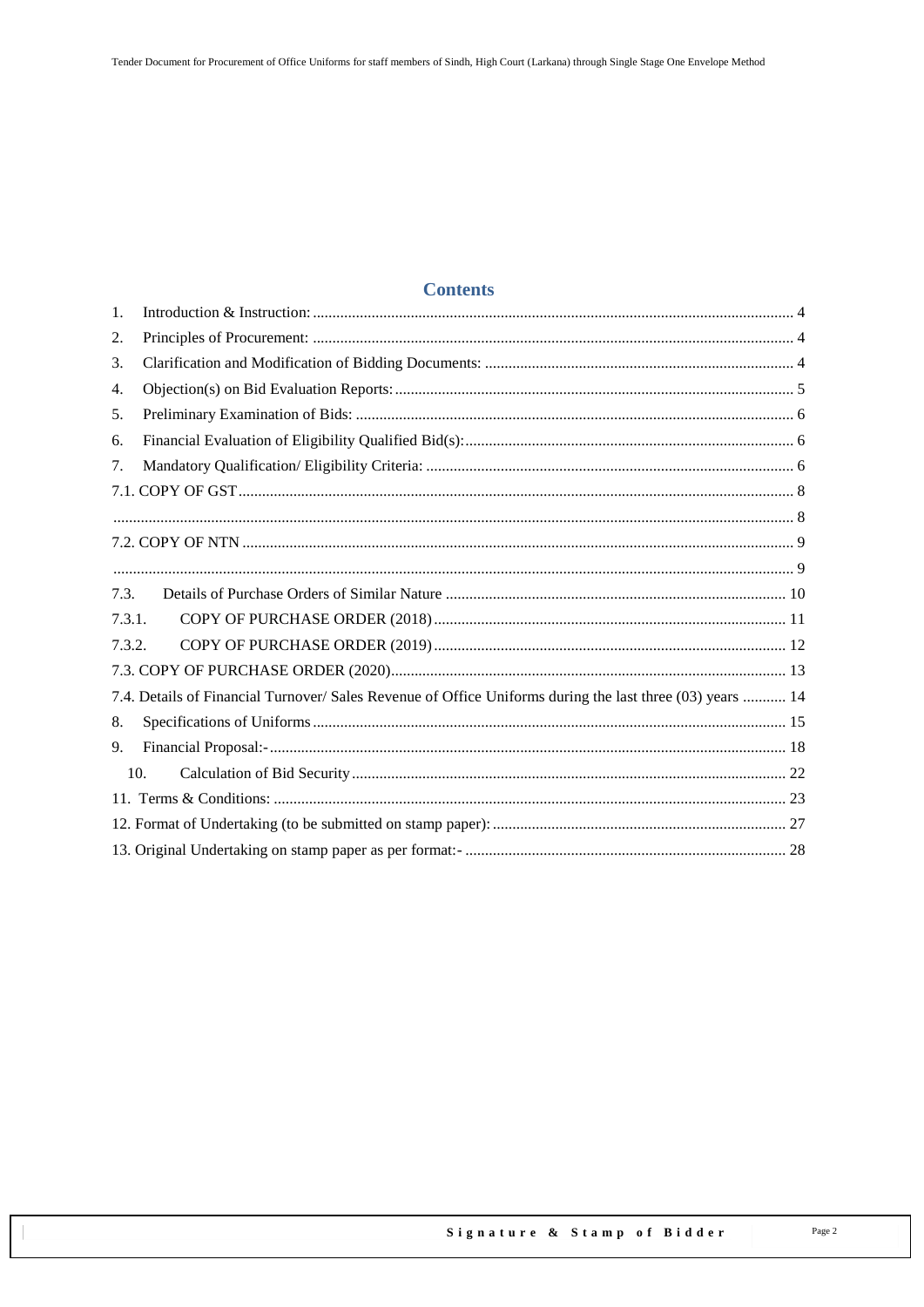Tender Reference No. \_\_\_\_\_\_\_\_\_\_\_\_\_ Dated\_\_\_-\_\_\_\_\_-2020

**To,** 

**The Learned Registrar, Sindh High Court, Larkana.**

Respected Sir,

We, the undersigned, offer to provide our services for **"Supply of Office Uniforms for staff members of Sindh, High Court for High Court of Sindh, Larkana"**, as a Bid, sealed in an envelope. **Mr. \_\_\_\_\_\_\_\_\_\_\_\_\_\_\_\_\_\_\_** holding **CNIC No. \_\_\_\_\_\_\_\_\_\_\_\_\_\_\_\_\_\_\_\_\_\_** has been authorized to attend the Bid Meetings on behalf of our organization.

We understand that Sindh High Court is not bound to accept any Proposal you receive and reserves the right to accept or reject any offer and to annul the bidding process and reject all proposals without assigning any reason or having to owe any explanation whatsoever.

The decision of Purchase Committee shall be final and cannot be challenged on any ground at any forum and the Purchase Committee will not be liable for any loss or damage to any party acting in reliance thereon. Sincerely,

**Name: Designation: Name of Company Dated:**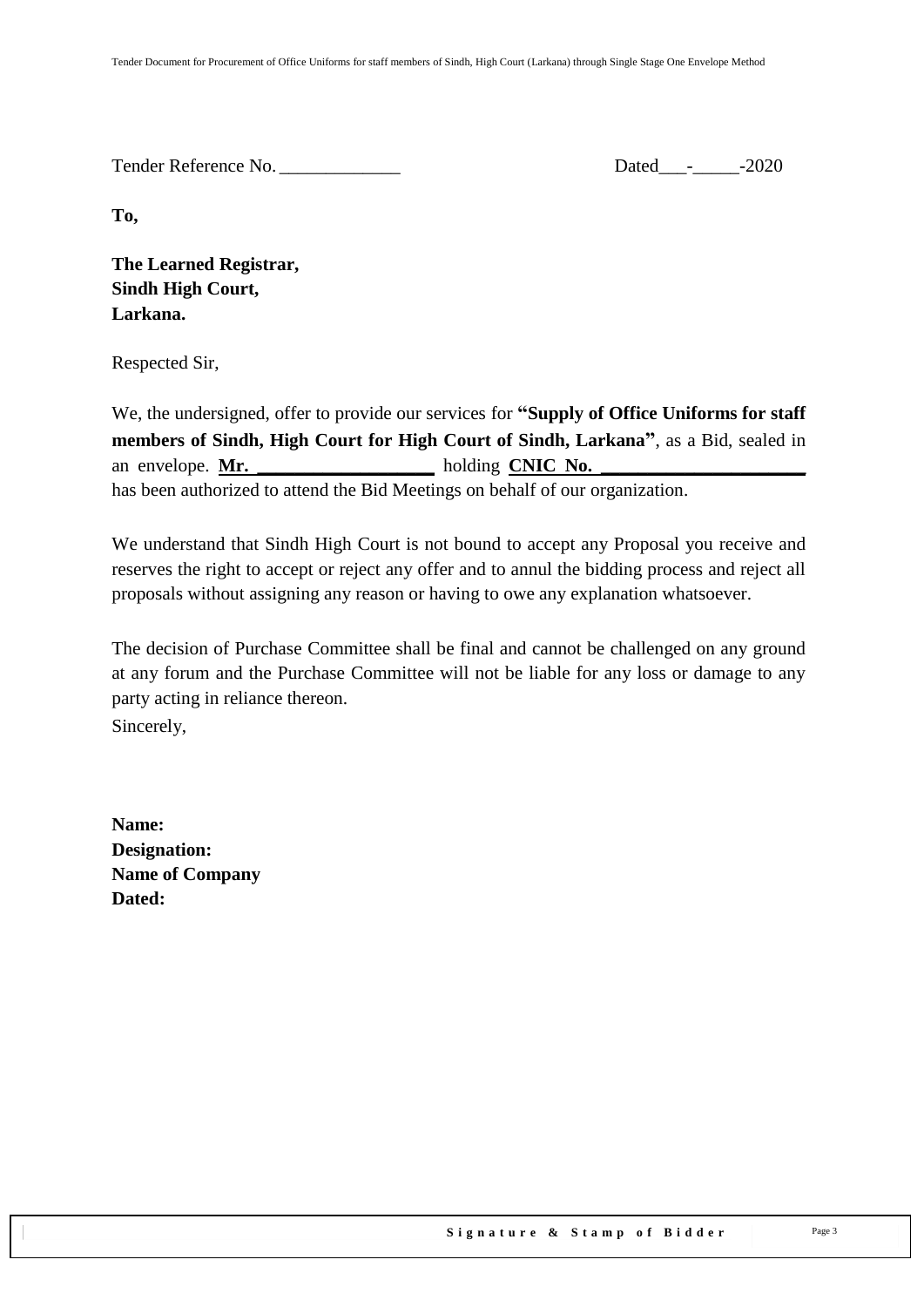## <span id="page-3-0"></span>**1. Introduction & Instruction:**

Dear Tenderer:

The **SINDH HIGH COURT (SHC)** is the highest judicial institution of the province of [Sindh.](https://en.wikipedia.org/wiki/Sindh) We are interested to purchase **Office Uniforms for staff members of Sindh, High Court for High Court of Sindh, Larkana**, as mentioned in tender document, from your esteemed firm / agency in transparent manner. SHC reserves the right to increase/ decrease the quantities as per requirement in the light of availability of funds, as per rules.

| <b>Description</b>                                      |             |    |             | Date $\&$ time of Date $\&$ time of |
|---------------------------------------------------------|-------------|----|-------------|-------------------------------------|
|                                                         | Submission  |    |             | of   Opening of Bids                |
|                                                         | <b>Bids</b> |    |             |                                     |
| <b>Supply of Office Uniform for Staff</b> $\vert$ On or |             |    | before   On | $15^{th}$                           |
| <b>Members</b> of High Court of Sindh, $15^{th}$        |             |    |             | December, December, 2020            |
| Larkana.                                                | 2020        | at |             | $12:00$   at 12:30 p.m.             |
|                                                         | noon.       |    |             |                                     |

<span id="page-3-1"></span>Please be informed that in case of public holiday/ unforeseen events, tender will be opened on the next working day.

### **2. Principles of Procurement:**

 Sindh High Court ensures that procurements are conducted in a *fair and transparent manner* and the object of procurement brings value for money to this Court. Hence, bidders are directed to provide soft & hard copies of all required documents as mentioned in "Eligibility Criteria.

## <span id="page-3-2"></span>**3. Clarification and Modification of Bidding Documents:**

Bidding Document has been prepared as per rules. Clarifications (if any) for contents of bidding documents may be sent to the Procurement Committee comprising D.G (F&A), D.R (Accounts) and Accounts Officer, A.G Sindh through Registrar, High Court in writing, at least five calendar days prior to the date of opening of bid. Clarification in response to a query shall be uploaded on the official website of Sindh High Court. All bidders are advised to visit the website of Sindh High Court for keeping them updated.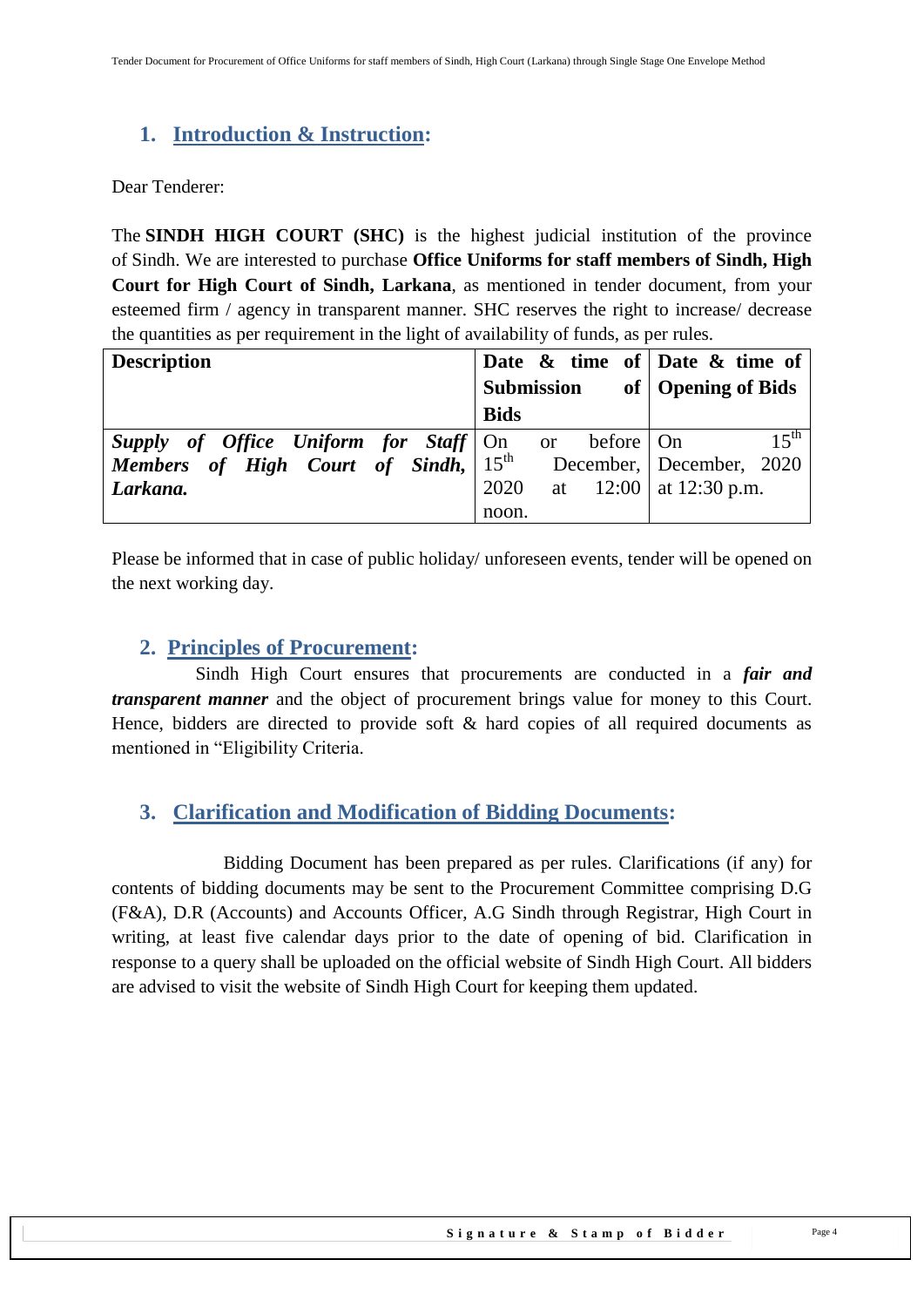It is stated that contents of bidding documents have been carefully read  $\&$ understood. All queries have been properly answered by the concerned Officers of Sindh High Court well before in time. We do not have any objections on the contents of the biding documents.

| Name:               |  |
|---------------------|--|
|                     |  |
| <b>Designation:</b> |  |
|                     |  |
| Signature & stamp   |  |
|                     |  |

## <span id="page-4-0"></span>**4. Objection(s) on Bid Evaluation Reports:**

 Bid Receiving Time Sheet, Bid Attendance Sheet, Eligibility Criteria Report, Technical Bid Evaluation Report and Financial Bid Evaluation Report shall be uploaded on the official website of High Court of Sindh. Objection(s) if any should be submitted within THREE (03) working days of uploading of reports. Thereafter, no objection shall be entertained.

It is undertaken that it is our responsibility to download the above mentioned bid reports from the official website of Sindh High Court. It is also undertaken that objection (s) if any will be submitted within THREE (03) working days of uploading of reports and we will not submit any objection after the lapse of time.

| <b>Name</b>        |  |
|--------------------|--|
|                    |  |
| <b>Designation</b> |  |
| <b>Cell Number</b> |  |
| Signature & stamp  |  |
|                    |  |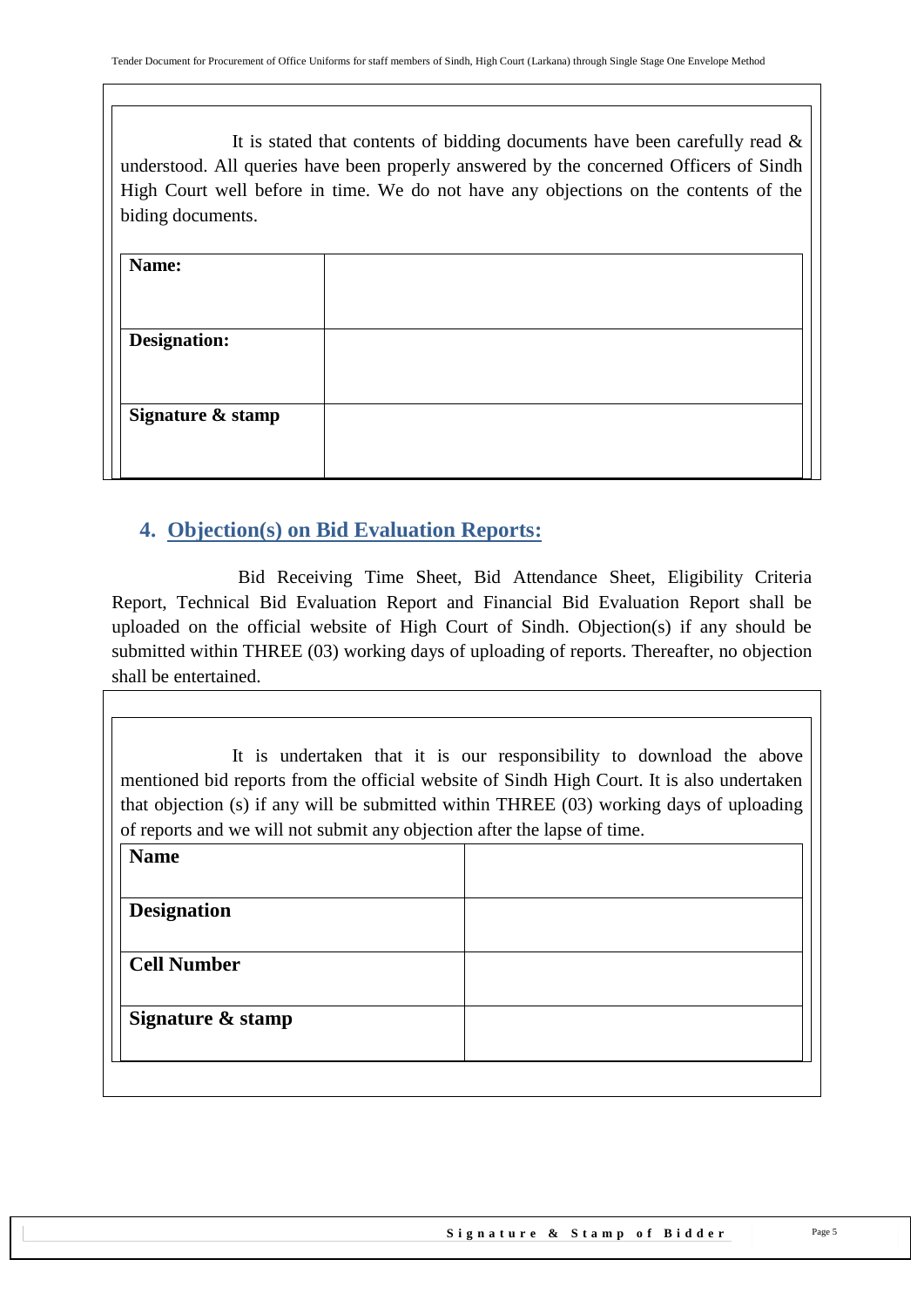## <span id="page-5-0"></span>**5. Preliminary Examination of Bids:**

 Procurement Committee shall examine the bids to confirm that all required documents (soft & hard copies) and specifications/ technical documentation requested in bidding documents have been provided, and to determine the completeness of each document submitted. If any of the required documents or information is missing, the bid shall be rejected. Further, Sindh High Court shall examine the Bid to confirm that all terms and conditions specified in the bidding documents have been accepted by the Bidder without any material deviation or reservation.

## <span id="page-5-1"></span>**6. Financial Evaluation of Eligibility Qualified Bid(s):**

 **Financial Evaluation of eligibility qualified Bid (s) shall be done on the basis of total amount (without GST) of cost of complete uniform for all the staff members of this Court**. All government taxes shall be applicable as per rules. Tender may be awarded to the lowest bidder (s) subject to fulfillment of all the terms & conditions of bidding documents and specifications/ requirements of Sindh High Court as mentioned in bidding documents.

|                | пага Соркз (ргни оці) от гономик аосинсніз аге ніаплаюту.                 |                  |
|----------------|---------------------------------------------------------------------------|------------------|
| S.No           | <b>Eligibility Criteria</b>                                               | <b>Available</b> |
|                |                                                                           | (Yes or No)      |
| $\mathbf{1}$   | Complete filled, signed & stamped Tender Document.                        |                  |
| $\overline{2}$ | <b>Relevant Tax Registration Certificates</b>                             |                  |
|                | (GST & NTN)                                                               |                  |
| 3              | Copies of <b>at least THREE (03) Purchase Orders</b> of uniforms of       |                  |
|                | Office/ Hospital/ Security/ Police/ Arm Forces or similar nature          |                  |
|                | during the last three years.                                              |                  |
|                | Minimum One $(01)$ for each year $(2018, 2019 \& 2020)$ or $(2017, 2017)$ |                  |
|                | 2018 & 2019) is mandatory.                                                |                  |
|                | Samples and/or colour pictures of uniforms as proof for verification      |                  |
|                | of Purchase Orders are mandatory.                                         |                  |
| $\overline{4}$ | <b>Work Completion Certificate</b> and/or proof of payment for            |                  |
|                | verification of the above mentioned Purchase Orders is mandatory.         |                  |
| 5              | <b>Undertaking</b> on judicial stamp paper that firm has never been       |                  |
|                | blacklisted by any government semi government, autonomous and             |                  |
|                | stated owned organization.                                                |                  |
|                | (As per format given at the last page of tender document)                 |                  |

## <span id="page-5-2"></span>**7. Mandatory Qualification/ Eligibility Criteria:**

## **Hard Copies (print out) of following documents are mandatory.**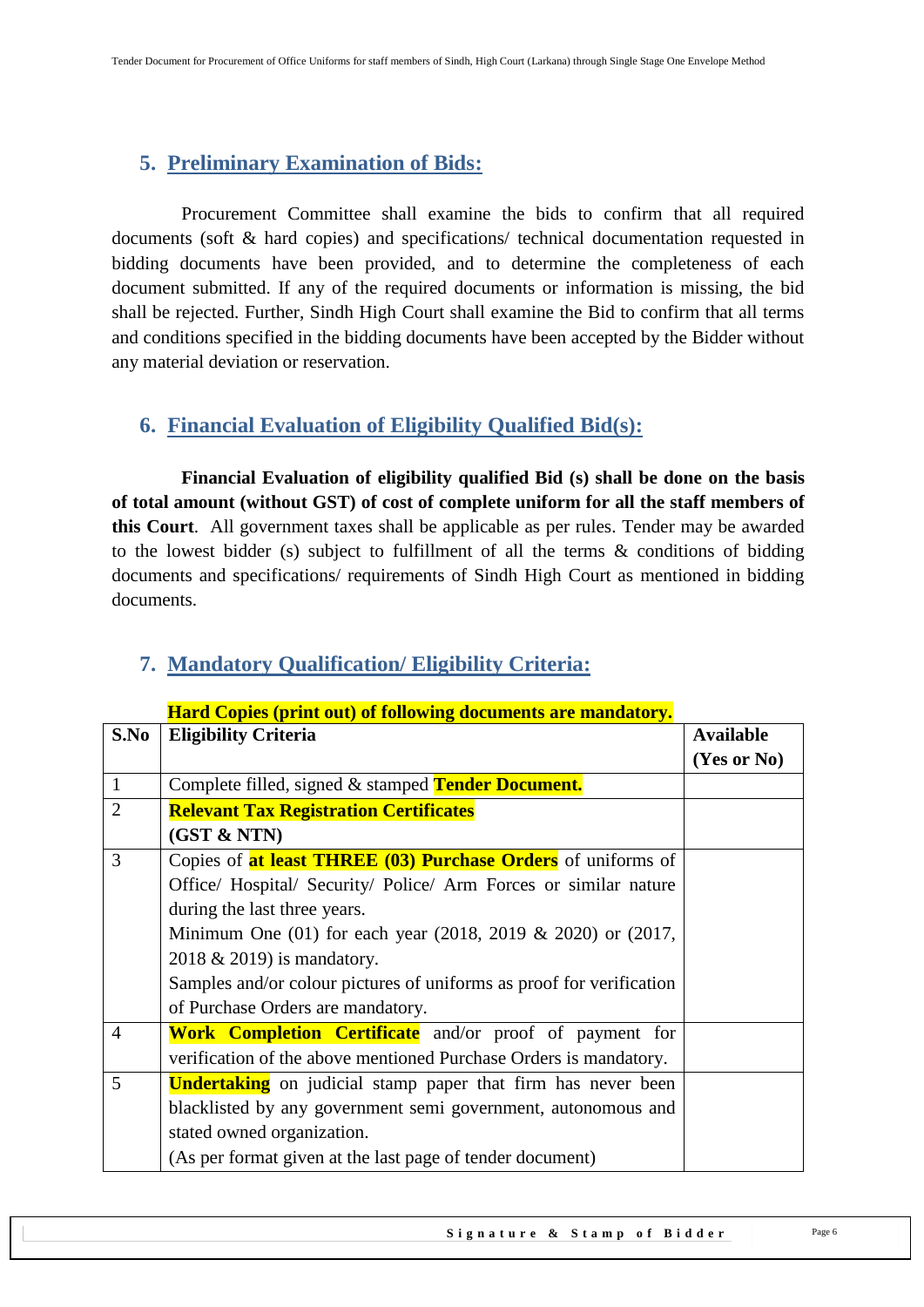|  |                                    |  | Average Financial turnover (Sales Revenue) of at least                     |  |  |
|--|------------------------------------|--|----------------------------------------------------------------------------|--|--|
|  |                                    |  | <b>Rs. 1 million</b> per annum during the last three years. (authenticated |  |  |
|  | financial statements are required) |  |                                                                            |  |  |

#### **Soft Copies (CD/DVD/USB) of following documents are mandatory.**

| S.No | <b>Eligibility Criteria</b>                              | <b>Available</b> |
|------|----------------------------------------------------------|------------------|
|      |                                                          | (Yes or No)      |
|      | Complete filled, signed & stamped <b>Tender Document</b> |                  |
|      |                                                          |                  |
|      | <b>Relevant Tax Registration Certificates</b>            |                  |
|      | (GST & NTN)                                              |                  |

It is undertaken that I have provided soft and hard copies of the above mentioned documents. It is understood that Sindh High Court reserves the right to reject our bid/ disqualify us in case of non-availability of the above mentioned documents and decision of Sindh High Court shall be final.

| Name:             |  |
|-------------------|--|
| Designation:      |  |
|                   |  |
|                   |  |
|                   |  |
| Signature & stamp |  |
|                   |  |
|                   |  |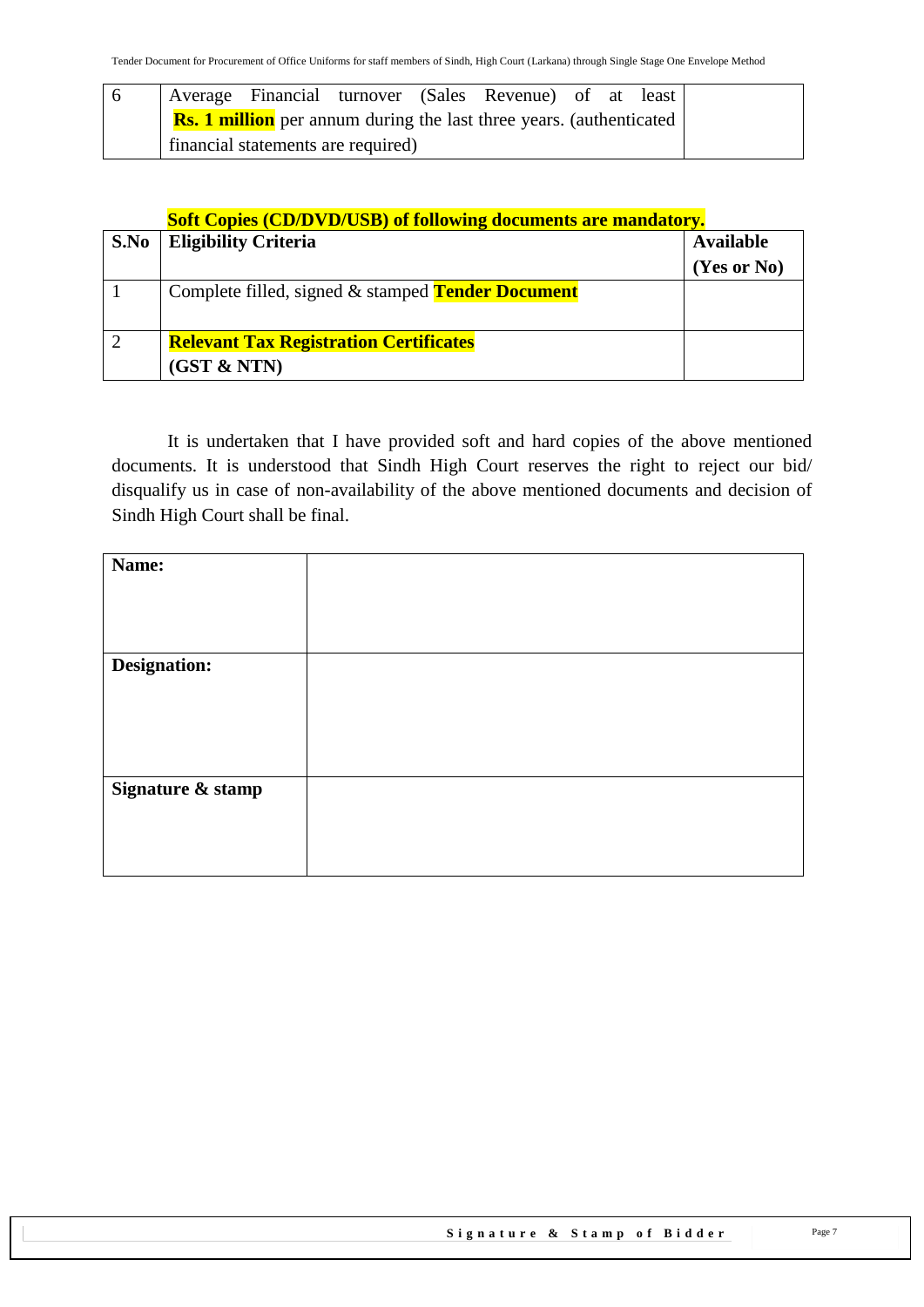#### <span id="page-7-1"></span><span id="page-7-0"></span>**7.1. COPY OF GST**

# **Please attach/ staple/ paste GST Registration Certificate in this box**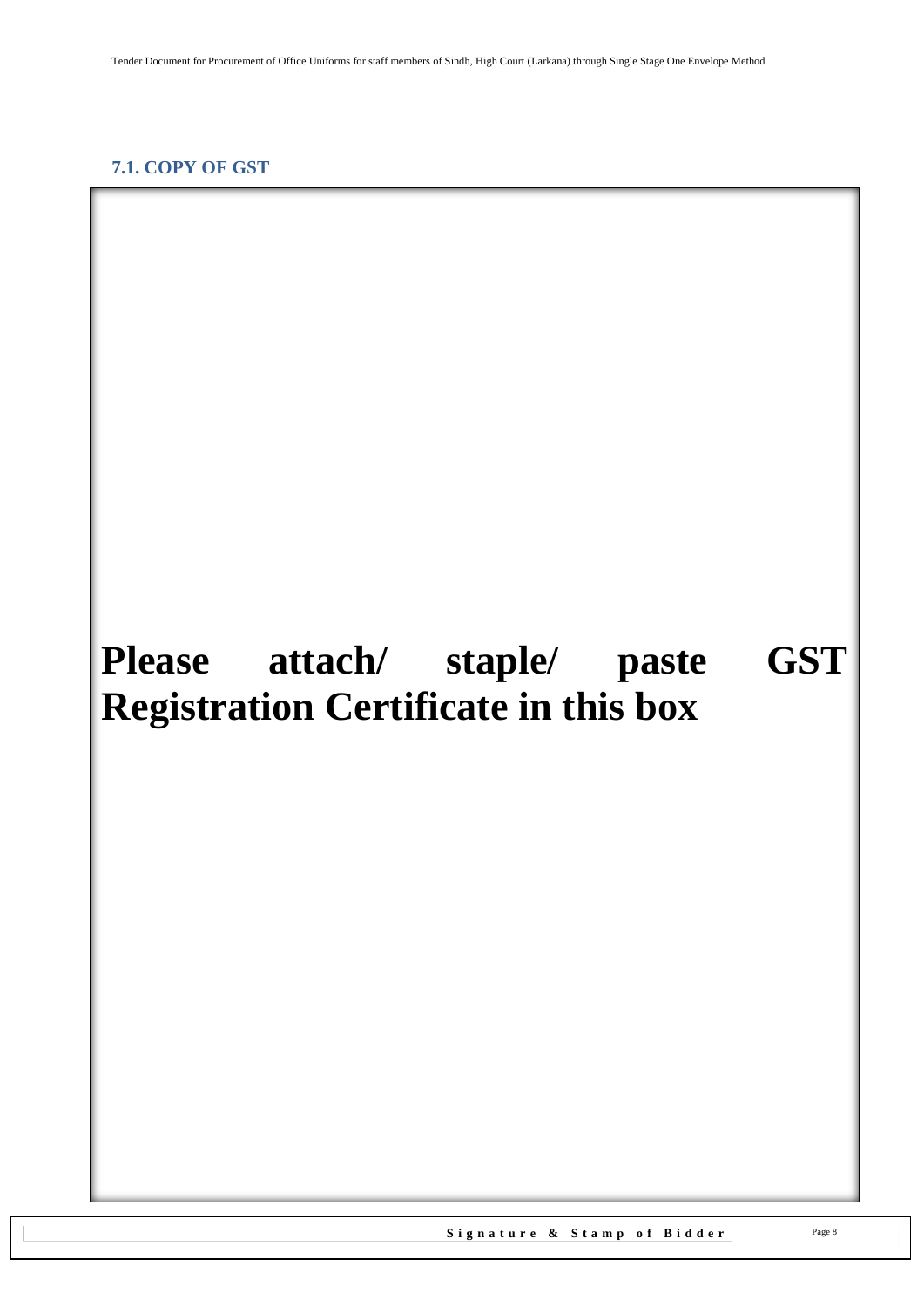<span id="page-8-1"></span>Tender Document for Procurement of Office Uniforms for staff members of Sindh, High Court (Larkana) through Single Stage One Envelope Method

## <span id="page-8-0"></span>**7.2. COPY OF NTN**

## **Please attach/ staple/ paste NTN Registration Certificate in this box**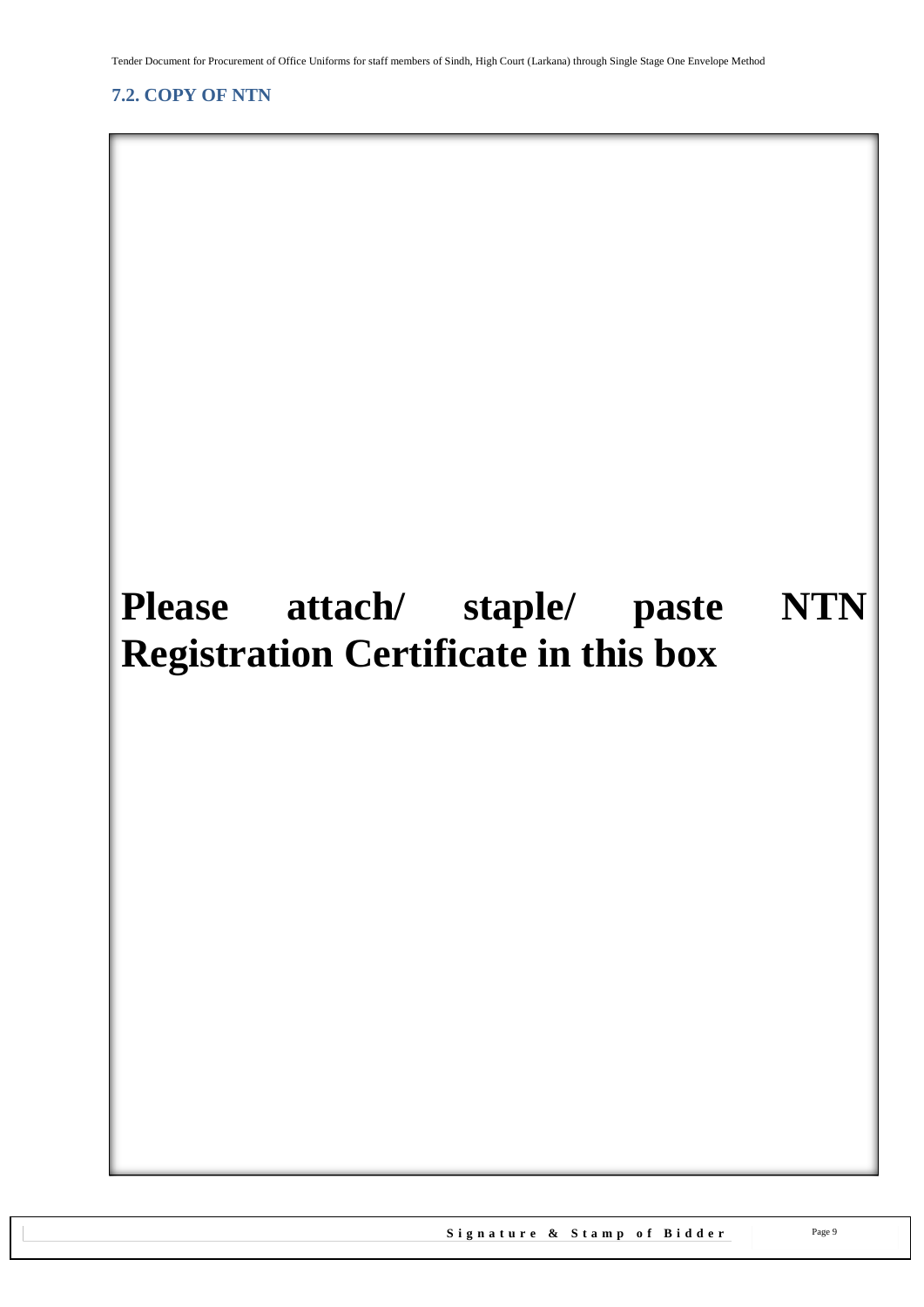| S.No           | Purchase Order issued  | <b>Purchase</b> | Date                      | of Name & Contact      |
|----------------|------------------------|-----------------|---------------------------|------------------------|
|                | by                     | <b>Order No</b> | <b>Purchase</b>           | <b>Numbers</b><br>for  |
|                | (Name of Organization) |                 | Order                     | verifications<br>of    |
|                |                        |                 |                           | <b>Purchase Orders</b> |
| $\mathbf{1}$   |                        |                 | $\cdots$ - $\cdots$ -2018 |                        |
|                |                        |                 |                           |                        |
|                |                        |                 |                           |                        |
|                |                        |                 |                           |                        |
|                |                        |                 |                           |                        |
| 2              |                        |                 | $\cdots$ - $\cdots$ -2019 |                        |
|                |                        |                 |                           |                        |
|                |                        |                 |                           |                        |
|                |                        |                 |                           |                        |
|                |                        |                 |                           |                        |
|                |                        |                 |                           |                        |
| $\overline{3}$ |                        |                 | $\cdots$ - $\cdots$ -2020 |                        |
|                |                        |                 |                           |                        |
|                |                        |                 |                           |                        |
|                |                        |                 |                           |                        |
|                |                        |                 |                           |                        |

#### <span id="page-9-0"></span>**7.3. Details of Purchase Orders of Similar Nature**

- 1. Please be informed that bidder must provide samples and/or colour pictures of uniforms provided as mentioned in the above mentioned Purchase Orders in order to verify the authenticity of Purchase Orders.
- 2. Bidders must provide name & contact numbers for verification of Purchase Orders.
- 3. Bidder must provide completion certificates for verification of Purchase Orders.
- 4. Tender shall be rejected in case of submission of fake/fabricated/manipulated Purchase Orders.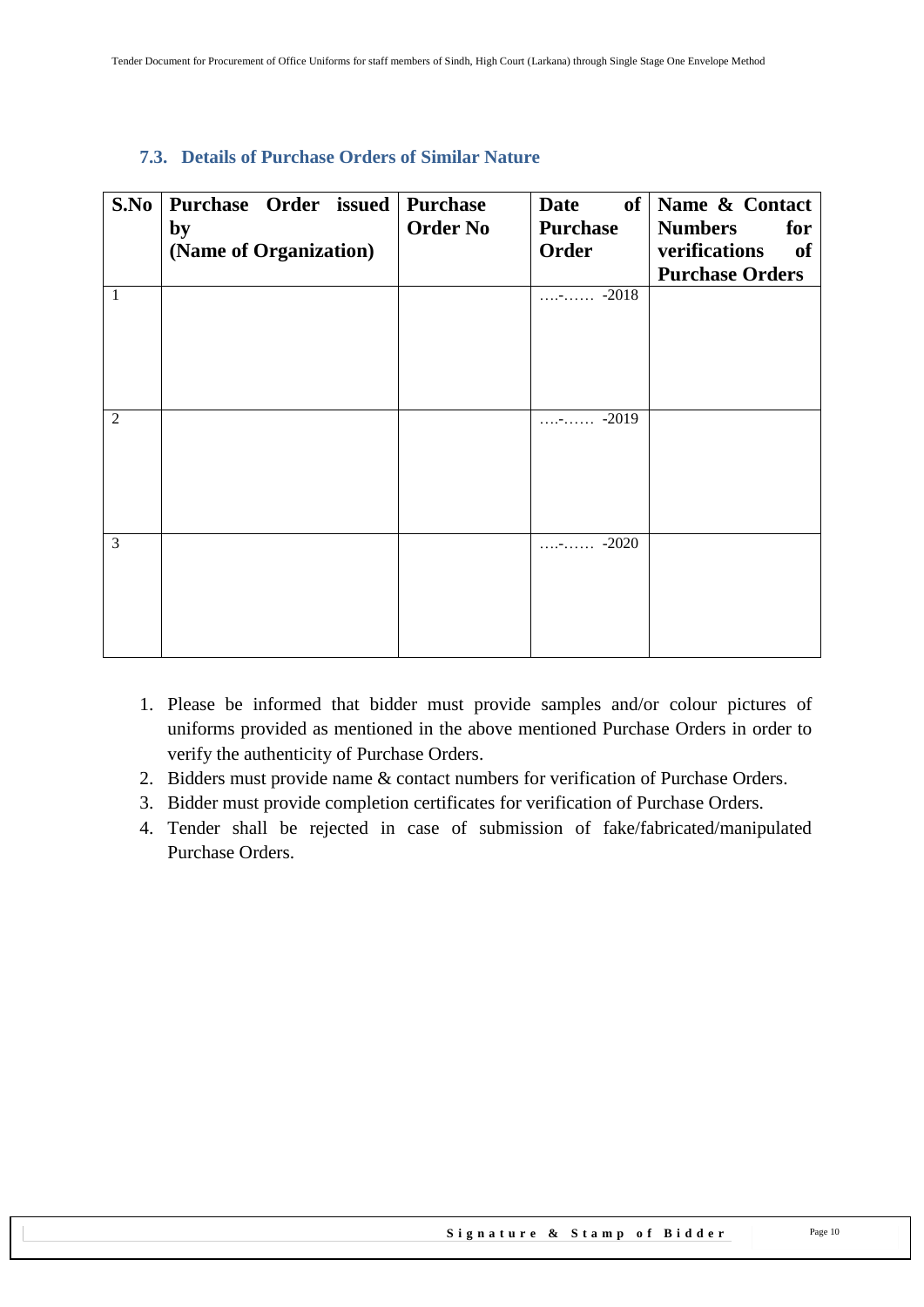#### <span id="page-10-0"></span>**7.3.1. COPY OF PURCHASE ORDER (2018)**

## **Please attach/ staple/ paste Purchase Order (2018) in this box**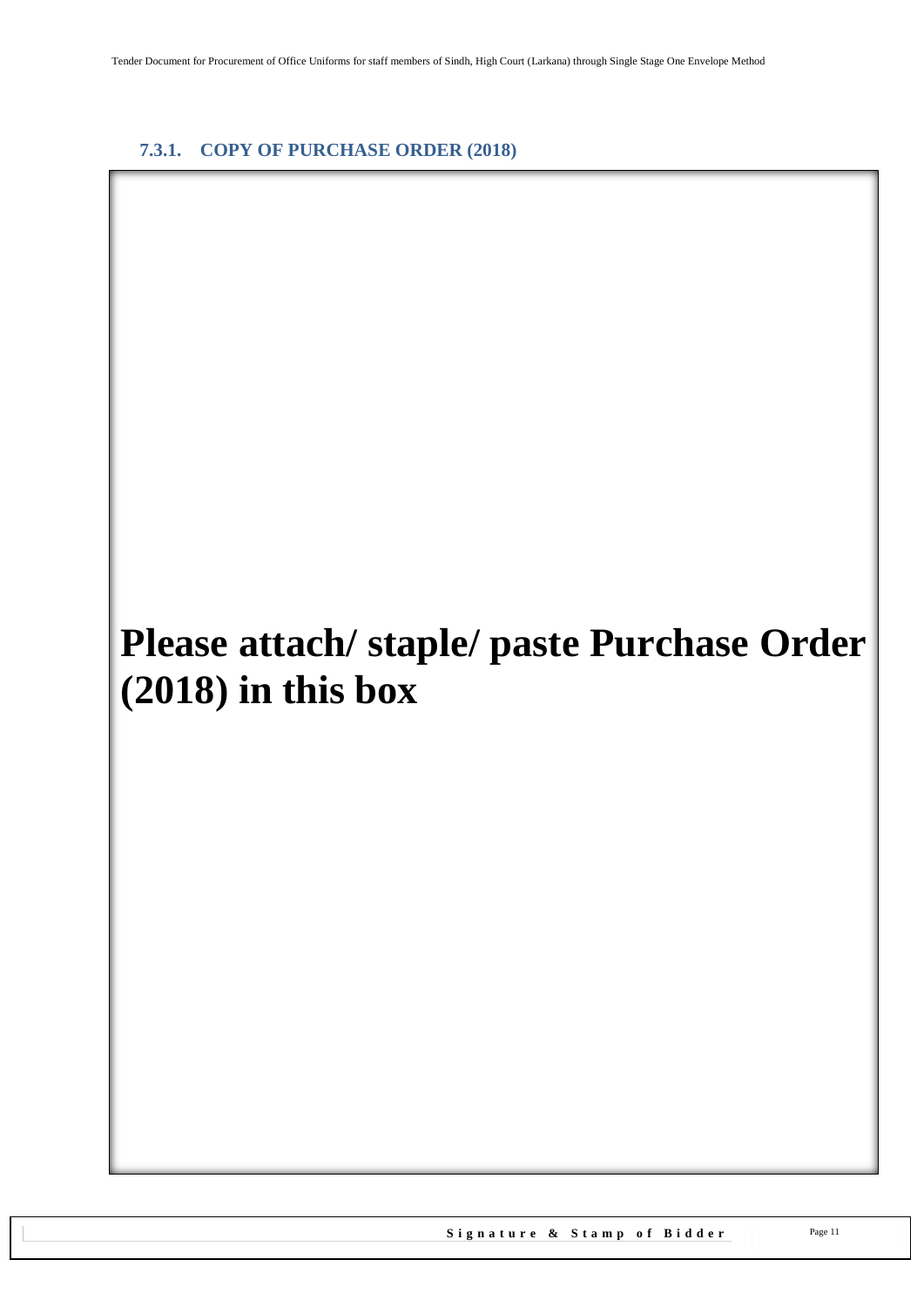### <span id="page-11-0"></span>**7.3.2. COPY OF PURCHASE ORDER (2019)**

## **Please attach/ staple/ paste Purchase Order (2019) in this box**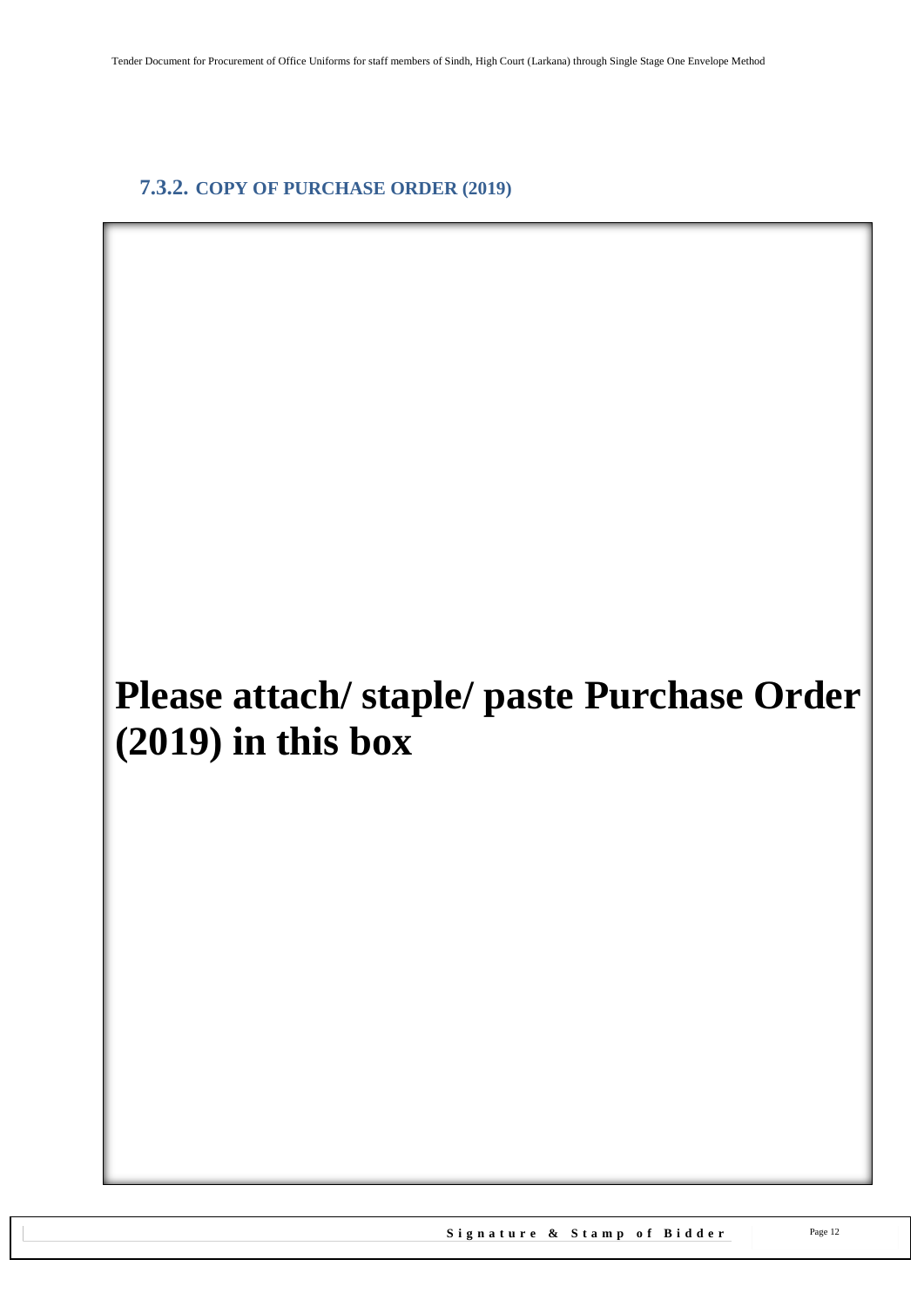<span id="page-12-0"></span>**7.3. COPY OF PURCHASE ORDER (2020)**

## **Please attach/ staple/ paste Purchase Order (2020) in this box**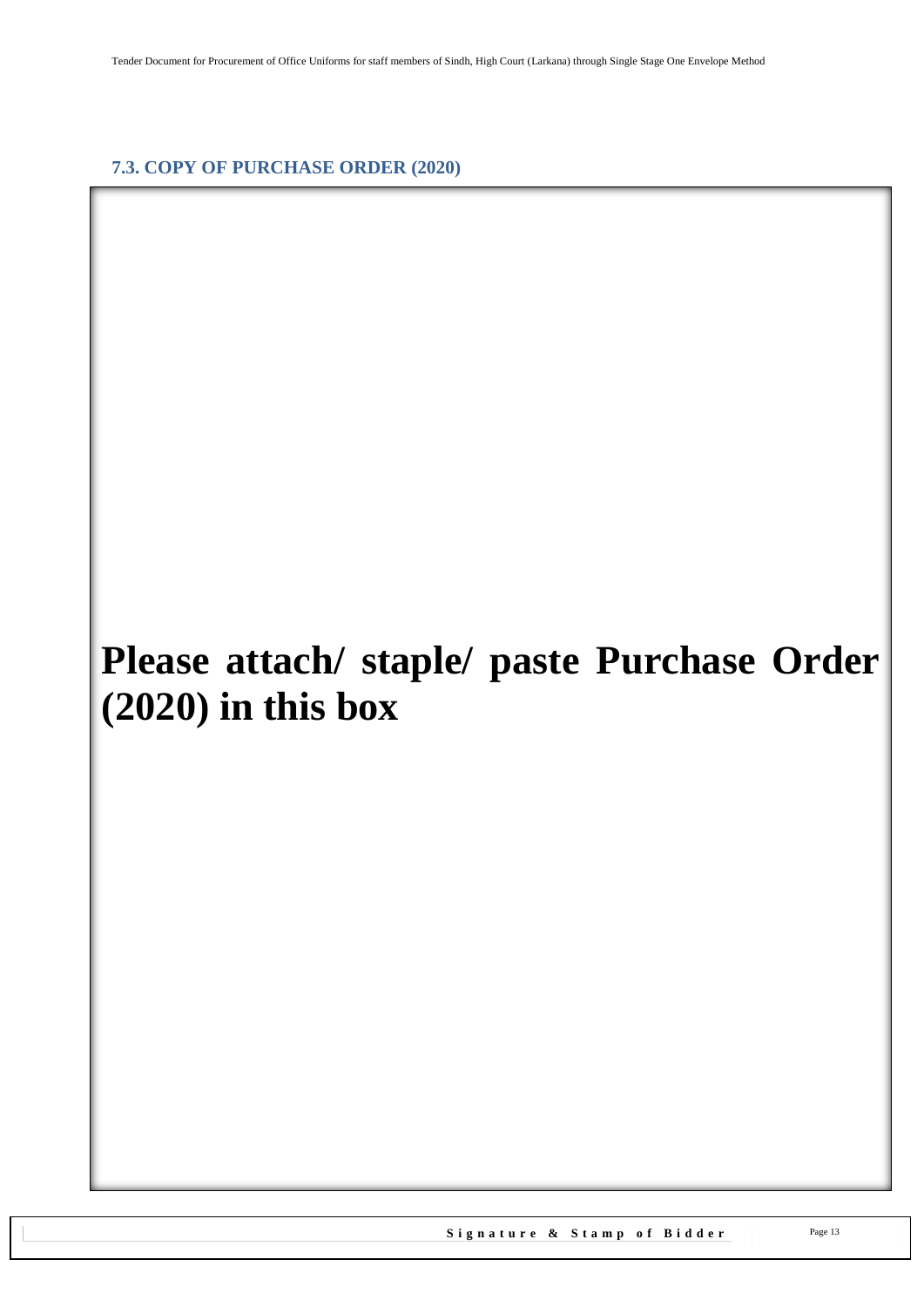#### <span id="page-13-0"></span>**7.4. Details of Financial Turnover/ Sales Revenue of Office Uniforms during the last three (03) years**

| S.No           | <b>Financial Year</b> | Turnover/ Sales Revenue of Uniforms (Rs.) |
|----------------|-----------------------|-------------------------------------------|
|                |                       |                                           |
| $\mathbf{1}$   | 2018                  |                                           |
|                |                       |                                           |
|                |                       |                                           |
|                |                       |                                           |
| 2              | 2019                  |                                           |
|                |                       |                                           |
|                |                       |                                           |
|                |                       |                                           |
| $\mathfrak{Z}$ | 2020                  |                                           |
|                |                       |                                           |
|                |                       |                                           |

\*Please furnish authenticated financial statements for verification of your financial turnover as mentioned above.

\*Please be informed that financial turn over means net sales revenue of uniforms. Available credit balance in bank account cannot be considered as financial turn over/ sales revenue of uniforms. Hence, you are required to provide supporting document (s) for verification of your financial turnover/ sales revenue of uniforms.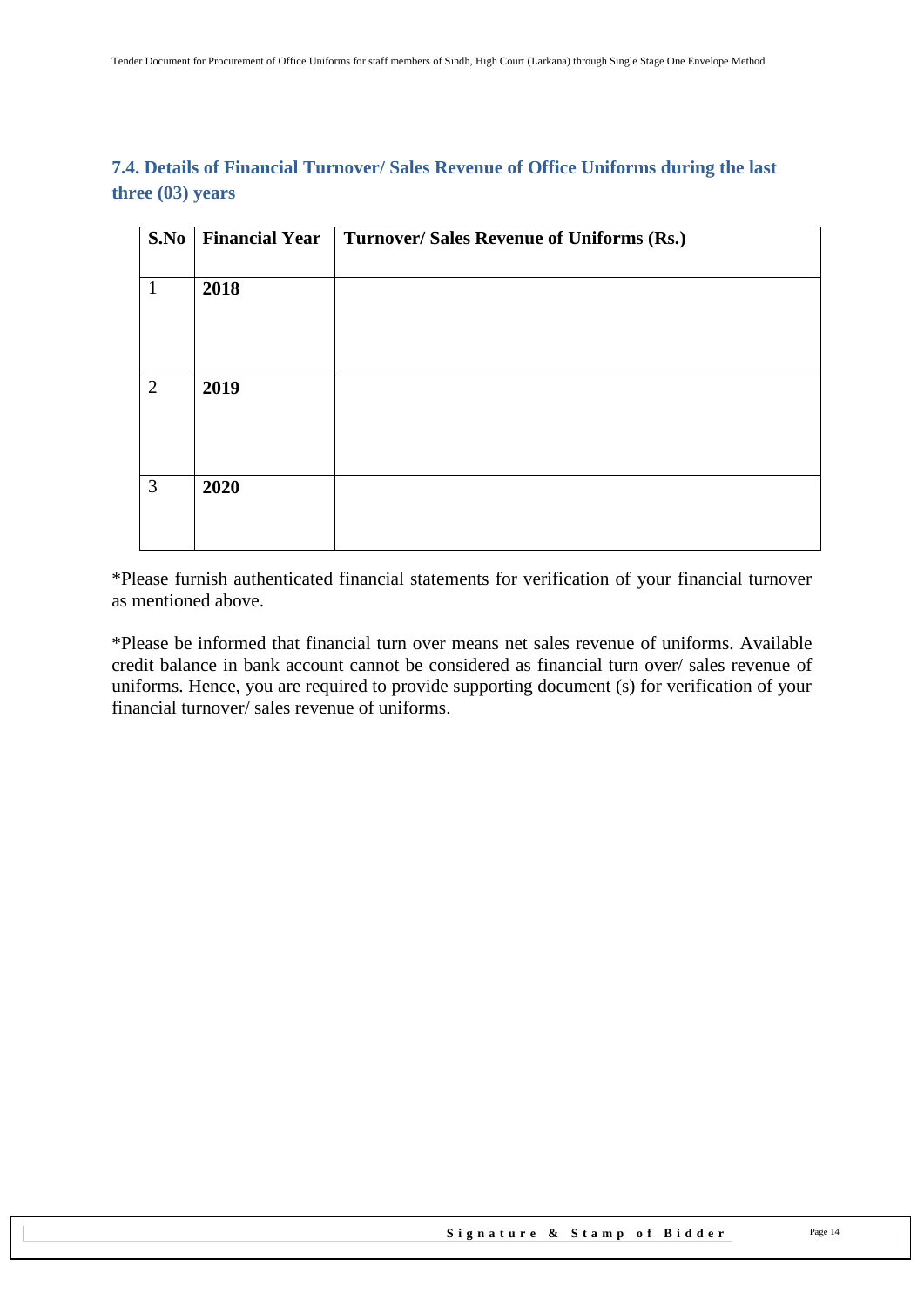## <span id="page-14-0"></span>**8. Specifications of Uniforms**

| S.No           | <b>Name of Post</b> | <b>Strength</b> | <b>Specifications of Complete Uniform Kit</b>                                    |
|----------------|---------------------|-----------------|----------------------------------------------------------------------------------|
| $\mathbf{1}$   | <b>Cook</b>         | 02              | Two (02) Shalwar Kameez                                                          |
|                |                     |                 | (high quality wash & wear fabric of                                              |
|                |                     |                 | famous brand or equivalent standard) with                                        |
|                |                     |                 | badges and monogram as per instruction of                                        |
|                |                     |                 | client.                                                                          |
|                |                     |                 | One $(01)$ Cap for cook/ chef.                                                   |
|                |                     |                 | One (01) pair of Black Shoes of Bata or                                          |
|                |                     |                 | equivalent standard.                                                             |
|                |                     |                 | Two (02) pairs of Black socks Dowson or                                          |
|                |                     |                 | equivalent standard.                                                             |
| $\overline{2}$ | <b>Bearer</b>       | 06              | Two (02) Shalwar Kameez                                                          |
|                |                     |                 | (high quality wash & wear fabric of<br>famous brand or equivalent standard) with |
|                |                     |                 | badges and monogram as per instruction of                                        |
|                |                     |                 | client.                                                                          |
|                |                     |                 | One (01) pair of Black Shoes of Bata or                                          |
|                |                     |                 | equivalent standard.                                                             |
|                |                     |                 | Two (02) pairs of Black socks Dowson or                                          |
|                |                     |                 | equivalent standard.                                                             |
| 3              | <b>Driver</b>       | 04              | Two (02) Shalwar Kameez<br>➤                                                     |
|                |                     |                 | (high quality wash & wear fabric of                                              |
|                |                     |                 | famous brand or equivalent standard) with                                        |
|                |                     |                 | badges and monogram as per instruction of                                        |
|                |                     |                 | client.                                                                          |
|                |                     |                 | $\triangleright$ One (01) Peak Cap with monogram.                                |
|                |                     |                 | $\triangleright$ One (01) pair of Black Shoes of Bata or                         |
|                |                     |                 | equivalent standard.<br>Two (02) pairs of Black socks Dowson or                  |
|                |                     |                 | equivalent standard.                                                             |
| $\overline{4}$ | <b>Bailiff</b>      | 06              | Two (02) Shalwar Kameez                                                          |
|                |                     |                 | (high quality wash & wear fabric of                                              |
|                |                     |                 | famous brand or equivalent standard) with                                        |
|                |                     |                 | badges and monogram as per instruction of                                        |
|                |                     |                 | client.                                                                          |
|                |                     |                 | One (01) pair of Black Shoes of Bata or                                          |
|                |                     |                 | equivalent standard.                                                             |
|                |                     |                 | Two (02) pairs of Black socks Dowson or                                          |
|                |                     |                 | equivalent standard.                                                             |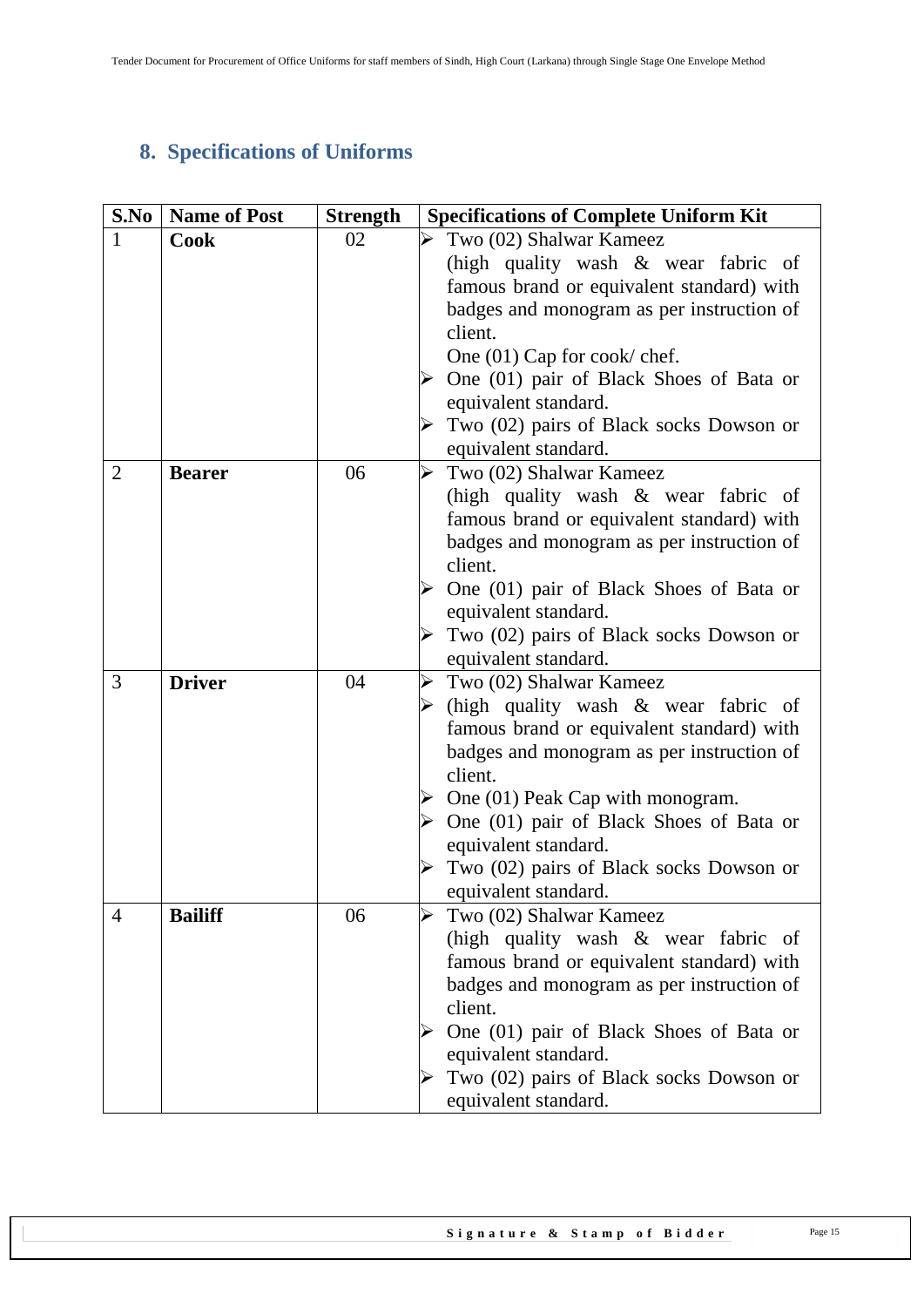| 5<br>01<br>Two (02) Shalwar Kameez<br><b>Dispatch Rider</b><br>(high quality wash & wear fabric of<br>famous brand or equivalent standard) with<br>badges and monogram as per instruction of<br>client.<br>One (01) pair of Black Shoes of Bata or<br>equivalent standard.<br>Two (02) pairs of Black socks Dowson or<br>equivalent standard.<br>$\triangleright$ Two (02) Shalwar Kameez<br>Hawaldar<br>06<br>6<br>(high quality wash & wear fabric of<br>famous brand or equivalent standard) with<br>badges and monogram as per instruction<br>of client.<br>$\triangleright$ One (01) Sherwani (high quality fabric of |
|----------------------------------------------------------------------------------------------------------------------------------------------------------------------------------------------------------------------------------------------------------------------------------------------------------------------------------------------------------------------------------------------------------------------------------------------------------------------------------------------------------------------------------------------------------------------------------------------------------------------------|
|                                                                                                                                                                                                                                                                                                                                                                                                                                                                                                                                                                                                                            |
|                                                                                                                                                                                                                                                                                                                                                                                                                                                                                                                                                                                                                            |
|                                                                                                                                                                                                                                                                                                                                                                                                                                                                                                                                                                                                                            |
|                                                                                                                                                                                                                                                                                                                                                                                                                                                                                                                                                                                                                            |
|                                                                                                                                                                                                                                                                                                                                                                                                                                                                                                                                                                                                                            |
|                                                                                                                                                                                                                                                                                                                                                                                                                                                                                                                                                                                                                            |
|                                                                                                                                                                                                                                                                                                                                                                                                                                                                                                                                                                                                                            |
|                                                                                                                                                                                                                                                                                                                                                                                                                                                                                                                                                                                                                            |
|                                                                                                                                                                                                                                                                                                                                                                                                                                                                                                                                                                                                                            |
|                                                                                                                                                                                                                                                                                                                                                                                                                                                                                                                                                                                                                            |
|                                                                                                                                                                                                                                                                                                                                                                                                                                                                                                                                                                                                                            |
|                                                                                                                                                                                                                                                                                                                                                                                                                                                                                                                                                                                                                            |
|                                                                                                                                                                                                                                                                                                                                                                                                                                                                                                                                                                                                                            |
|                                                                                                                                                                                                                                                                                                                                                                                                                                                                                                                                                                                                                            |
|                                                                                                                                                                                                                                                                                                                                                                                                                                                                                                                                                                                                                            |
| famous brand or equivalent standard;                                                                                                                                                                                                                                                                                                                                                                                                                                                                                                                                                                                       |
| badges and monogram with golden ribbon                                                                                                                                                                                                                                                                                                                                                                                                                                                                                                                                                                                     |
| work as per instruction of client.                                                                                                                                                                                                                                                                                                                                                                                                                                                                                                                                                                                         |
| $\triangleright$ One (01) Jinnah Cap.                                                                                                                                                                                                                                                                                                                                                                                                                                                                                                                                                                                      |
| $\triangleright$ One (01) pair of Black Shoes of Bata or                                                                                                                                                                                                                                                                                                                                                                                                                                                                                                                                                                   |
| equivalent standard.                                                                                                                                                                                                                                                                                                                                                                                                                                                                                                                                                                                                       |
| $\triangleright$ Two (02) pairs of Black socks Dowson or                                                                                                                                                                                                                                                                                                                                                                                                                                                                                                                                                                   |
| equivalent standard.                                                                                                                                                                                                                                                                                                                                                                                                                                                                                                                                                                                                       |
| 7<br><b>Naib Qasid</b><br>20<br>Two (02) Shalwar Kameez                                                                                                                                                                                                                                                                                                                                                                                                                                                                                                                                                                    |
| (high quality wash & wear fabric of                                                                                                                                                                                                                                                                                                                                                                                                                                                                                                                                                                                        |
| famous brand or equivalent standard) with                                                                                                                                                                                                                                                                                                                                                                                                                                                                                                                                                                                  |
| badges and monogram as per instruction of                                                                                                                                                                                                                                                                                                                                                                                                                                                                                                                                                                                  |
| client.                                                                                                                                                                                                                                                                                                                                                                                                                                                                                                                                                                                                                    |
| One (01) pair of Black Shoes of Bata or                                                                                                                                                                                                                                                                                                                                                                                                                                                                                                                                                                                    |
| equivalent standard.                                                                                                                                                                                                                                                                                                                                                                                                                                                                                                                                                                                                       |
| Two (02) pairs of Black socks Dowson or                                                                                                                                                                                                                                                                                                                                                                                                                                                                                                                                                                                    |
| equivalent standard.                                                                                                                                                                                                                                                                                                                                                                                                                                                                                                                                                                                                       |
| Two (02) Shalwar Kameez<br>8<br>Farash<br>10<br>➤                                                                                                                                                                                                                                                                                                                                                                                                                                                                                                                                                                          |
| (high quality wash & wear fabric of                                                                                                                                                                                                                                                                                                                                                                                                                                                                                                                                                                                        |
| famous brand or equivalent standard) with                                                                                                                                                                                                                                                                                                                                                                                                                                                                                                                                                                                  |
| badges and monogram as per instruction of                                                                                                                                                                                                                                                                                                                                                                                                                                                                                                                                                                                  |
| client.                                                                                                                                                                                                                                                                                                                                                                                                                                                                                                                                                                                                                    |
| One (01) pair of Black Shoes of Bata or                                                                                                                                                                                                                                                                                                                                                                                                                                                                                                                                                                                    |
| equivalent standard.                                                                                                                                                                                                                                                                                                                                                                                                                                                                                                                                                                                                       |
| Two (02) pairs of Black socks Dowson or                                                                                                                                                                                                                                                                                                                                                                                                                                                                                                                                                                                    |
| equivalent standard.                                                                                                                                                                                                                                                                                                                                                                                                                                                                                                                                                                                                       |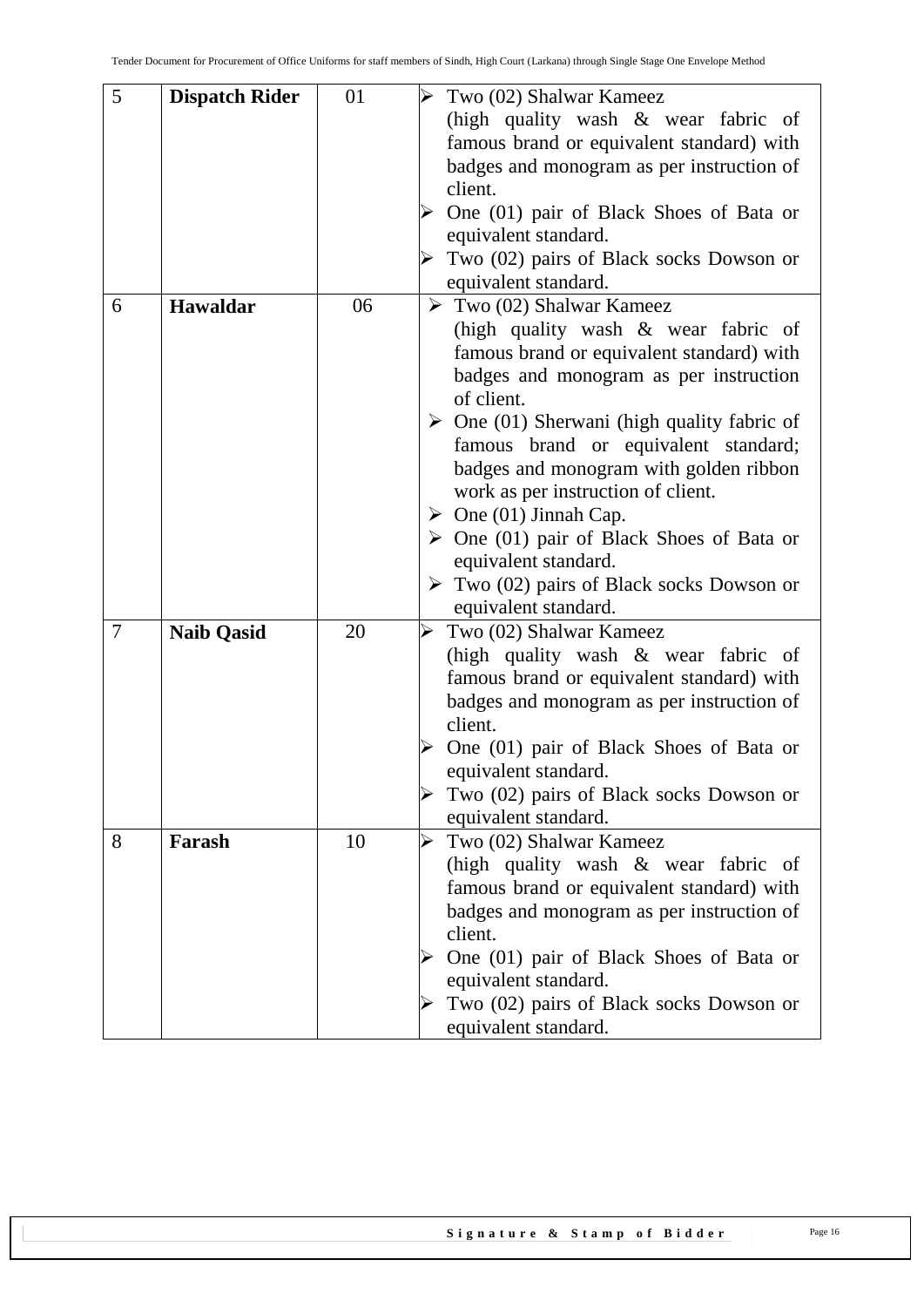| 9  | <b>Gardner</b>   | 08 | Two (02) Shalwar Kameez                                  |
|----|------------------|----|----------------------------------------------------------|
|    |                  |    | (high quality wash & wear fabric of                      |
|    |                  |    | famous brand or equivalent standard) with                |
|    |                  |    | badges and monogram as per instruction of                |
|    |                  |    | client.                                                  |
|    |                  |    |                                                          |
|    |                  |    | One (01) pair of Black Shoes of Bata or                  |
|    |                  |    | equivalent standard.                                     |
|    |                  |    | Two (02) pairs of Black socks Dowson or                  |
|    |                  |    | equivalent standard.                                     |
| 10 | Chowkidar        | 13 | $\triangleright$ Two (02) Shalwar Kameez high quality    |
|    |                  |    | wash & wear fabric of famous brand or                    |
|    |                  |    | equivalent standard quality wash & wear                  |
|    |                  |    | fabric) with badges and monogram as per                  |
|    |                  |    | instruction of client.                                   |
|    |                  |    | $\triangleright$ One (01) pair of Black Shoes of Bata or |
|    |                  |    | equivalent standard.                                     |
|    |                  |    | $\triangleright$ Two (02) pairs of Black socks Dowson or |
|    |                  |    | equivalent standard.                                     |
| 11 | <b>Generator</b> | 02 | Two (02) Shalwar Kameez                                  |
|    | Operator         |    | (high quality wash & wear fabric of                      |
|    |                  |    | famous brand or equivalent standard) with                |
|    |                  |    | badges and monogram as per instruction of                |
|    |                  |    | client.                                                  |
|    |                  |    | One (01) pair of Black Shoes of Bata or                  |
|    |                  |    | equivalent standard.                                     |
|    |                  |    | Two (02) pairs of Black socks Dowson or                  |
|    |                  |    | equivalent standard.                                     |
| 12 | <b>Sanitary</b>  | 10 | Two (02) Shalwar Kameez                                  |
|    | Worker           |    | (high quality wash & wear fabric of                      |
|    |                  |    | famous brand or equivalent standard) with                |
|    |                  |    | badges and monogram as per instruction of                |
|    |                  |    | client.                                                  |
|    |                  |    | One (01) pair of Black Shoes of Bata or                  |
|    |                  |    | equivalent standard.                                     |
|    |                  |    | Two (02) pairs of Black socks Dowson or                  |
|    |                  |    | equivalent standard.                                     |

Special Note:

- 1. Please note that colour, design, badges and monogram shall be as per instruction of the client.
- 2. Stitching shall be single stitching, imported fusing, one (01) front & two (02) sides pockets, full over lock as per instruction of client.
- 3. Front Pocket shall be with monogram as per instruction of client.
- 4. Uniforms shall be measured as per actual measurement of each and every staff members of this Court. Proposal of Office Uniforms with standard sizes i.e. small,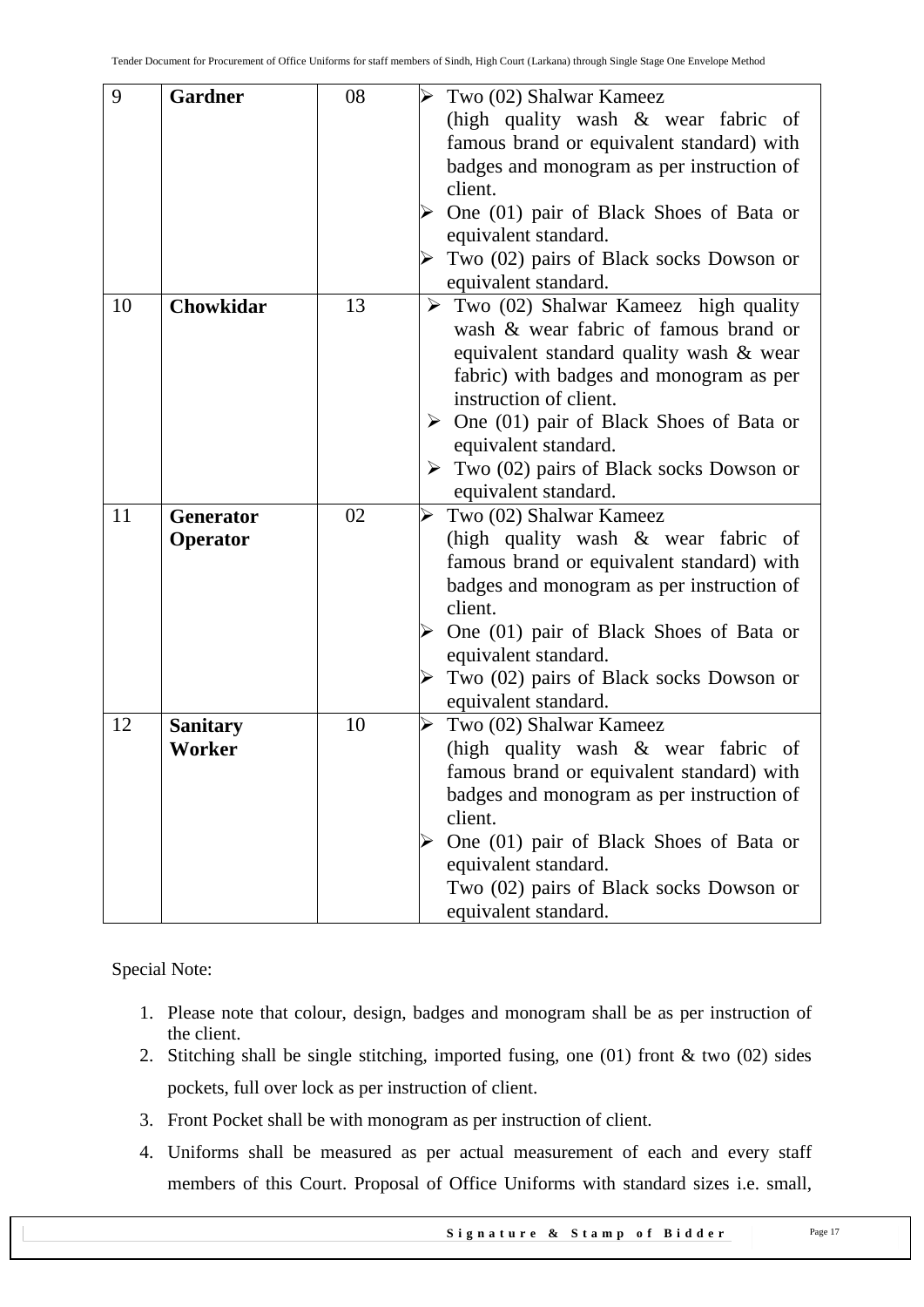medium & large sizes shall not be considered.

- 5. Date & Time of taking actual measurement of uniforms & shoes shall be decided by the mutual consent of both successful bidder & Additional Registrar, Sindh High Court, Circuit Court, Larkana.
- 6. Additional Registrar, High Court of Sindh, Larkana will provide space for taking actual measurements at Circuit Court, Larkana.

## <span id="page-17-0"></span>**9. Financial Proposal:-**

| S.No.          | <b>Name of Post</b> | <b>Articles</b>                                                   | Quantity       | <b>Unit Price</b> | <b>Amount</b> |
|----------------|---------------------|-------------------------------------------------------------------|----------------|-------------------|---------------|
| 1              | <b>Cook</b>         | Complete<br>Shalwar                                               | $\overline{2}$ |                   |               |
|                |                     | <b>Kameez</b><br>with<br>fabric,                                  |                |                   |               |
|                |                     | stitching, monogram etc.                                          |                |                   |               |
|                |                     | colour & design as per                                            |                |                   |               |
|                |                     | instruction of client.                                            |                |                   |               |
|                |                     | <b>Shoes</b>                                                      | $\mathbf{1}$   |                   |               |
|                |                     | Cap for Cook/ Chef                                                | 1              |                   |               |
|                |                     | Socks                                                             | $\overline{2}$ |                   |               |
|                |                     | Unit Cost of Complete Set of Uniform (sum of amount of all items) |                |                   |               |
| $\overline{2}$ | <b>Bearer</b>       | Shalwar<br>Complete                                               | $\overline{2}$ |                   |               |
|                |                     | with<br>Kameez<br>fabric,                                         |                |                   |               |
|                |                     | stitching, monogram etc.                                          |                |                   |               |
|                |                     | colour & design as per                                            |                |                   |               |
|                |                     | instruction of client.                                            |                |                   |               |
|                |                     | <b>Shoes</b>                                                      | $\mathbf{1}$   |                   |               |
|                |                     | Socks                                                             | $\overline{2}$ |                   |               |
|                |                     | Unit Cost of Complete Set of Uniform (sum of amount of all items) |                |                   |               |
| $\overline{3}$ | <b>Driver</b>       | Complete<br>Shalwar                                               | $\overline{2}$ |                   |               |
|                |                     | Kameez<br>with<br>fabric,                                         |                |                   |               |
|                |                     | stitching, monogram etc.                                          |                |                   |               |
|                |                     | colour & design as per                                            |                |                   |               |
|                |                     | instruction of client.                                            |                |                   |               |
|                |                     | <b>Shoes</b>                                                      | 1              |                   |               |
|                |                     | Socks                                                             | $\overline{2}$ |                   |               |
|                |                     | driver<br>with<br>for<br>Cap                                      | $\mathbf{1}$   |                   |               |
|                |                     | monogram<br>as<br>per                                             |                |                   |               |
|                |                     | instruction of client.                                            |                |                   |               |
|                |                     | Unit Cost of Complete Set of Uniform (sum of amount of all items) |                |                   |               |
|                |                     |                                                                   |                |                   |               |
|                |                     |                                                                   |                |                   |               |
|                |                     |                                                                   |                |                   |               |
|                |                     |                                                                   |                |                   |               |
|                |                     |                                                                   |                |                   |               |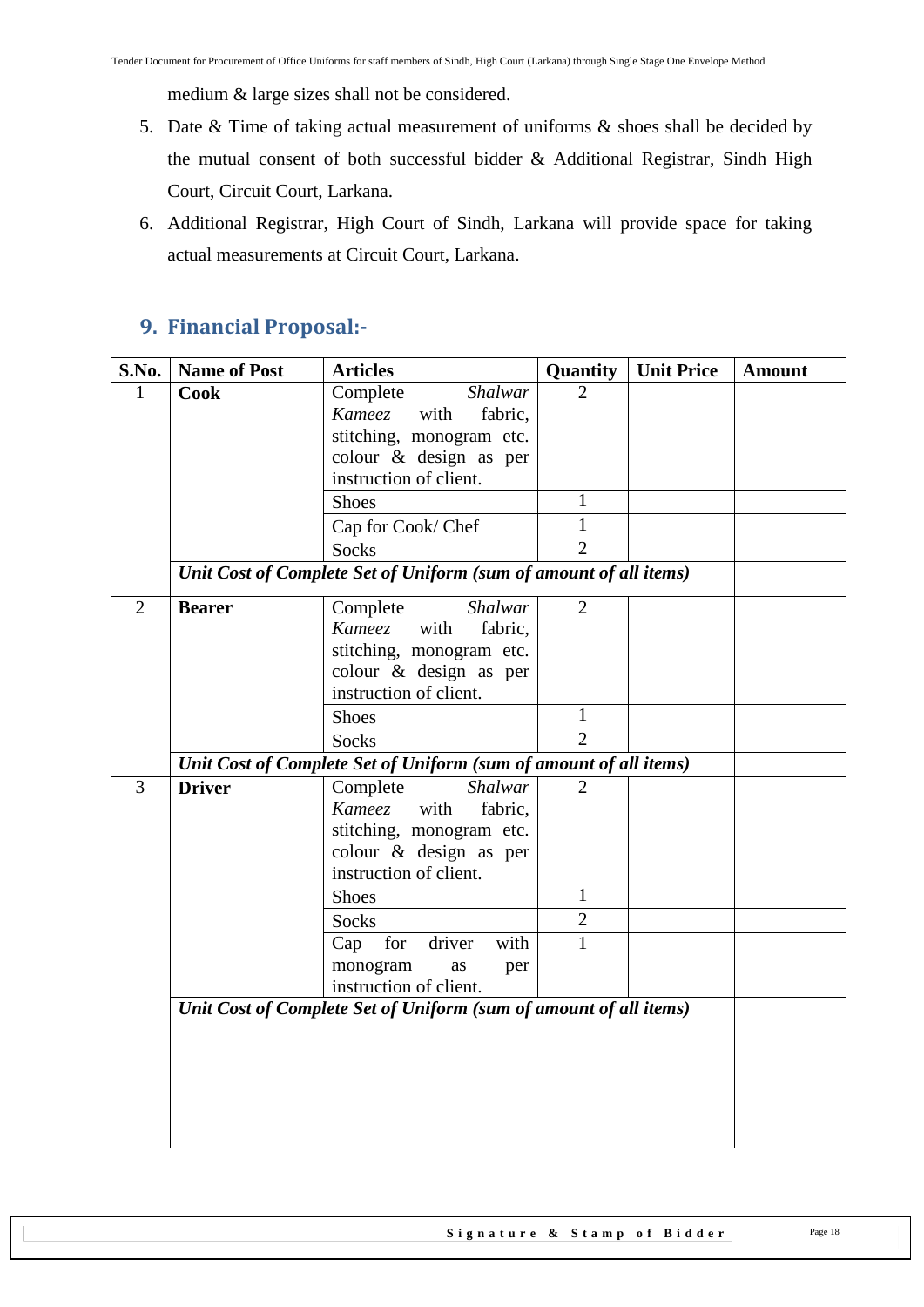| $\overline{4}$ | <b>Bailiff</b>        | Shalwar<br>Complete<br>Kameez<br>with<br>fabric,<br>stitching, monogram etc.<br>colour & design as per<br>instruction of client.<br><b>Shoes</b><br>Socks | $\overline{2}$<br>$\mathbf{1}$<br>$\overline{2}$ |  |
|----------------|-----------------------|-----------------------------------------------------------------------------------------------------------------------------------------------------------|--------------------------------------------------|--|
|                |                       | Unit Cost of Complete Set of Uniform (sum of amount of all items)                                                                                         |                                                  |  |
| 5              | <b>Dispatch Rider</b> | Complete<br>Shalwar<br>Kameez<br>with<br>fabric,<br>stitching, monogram etc.<br>colour & design as per<br>instruction of client.                          | $\overline{2}$                                   |  |
|                |                       | <b>Shoes</b>                                                                                                                                              | 1                                                |  |
|                |                       | Socks                                                                                                                                                     | $\overline{2}$                                   |  |
| 6              | <b>Hawaldar</b>       | Unit Cost of Complete Set of Uniform (sum of amount of all items)<br><b>Shalwar</b>                                                                       | $\overline{2}$                                   |  |
|                |                       | Complete<br>Kameez<br>with<br>fabric,<br>stitching, monogram etc.<br>colour & design as per<br>instruction of client.                                     |                                                  |  |
|                |                       | Complete Sherwani with<br>fabric,<br>stitching,<br>monogram, golden ribbon<br>work etc colour & design<br>instruction<br>as per<br>of<br>client.          | 1                                                |  |
|                |                       | Jinnah Cap                                                                                                                                                | 1                                                |  |
|                |                       | <b>Shoes</b>                                                                                                                                              | 1                                                |  |
|                |                       | Socks                                                                                                                                                     | $\overline{2}$                                   |  |
|                |                       | Unit Cost of Complete Set of Uniform (sum of amount of all items)                                                                                         |                                                  |  |
| $\overline{7}$ | <b>Naib Qasid</b>     | Complete<br>Shalwar<br>Kameez<br>with<br>fabric,<br>stitching, monogram etc.<br>colour & design as per<br>instruction of client.                          | $\overline{2}$                                   |  |
|                |                       | Shoes                                                                                                                                                     | $\mathbf{1}$                                     |  |
|                |                       | Socks                                                                                                                                                     | $\overline{2}$                                   |  |
|                |                       | Unit Cost of Complete Set of Uniform (sum of amount of all items)                                                                                         |                                                  |  |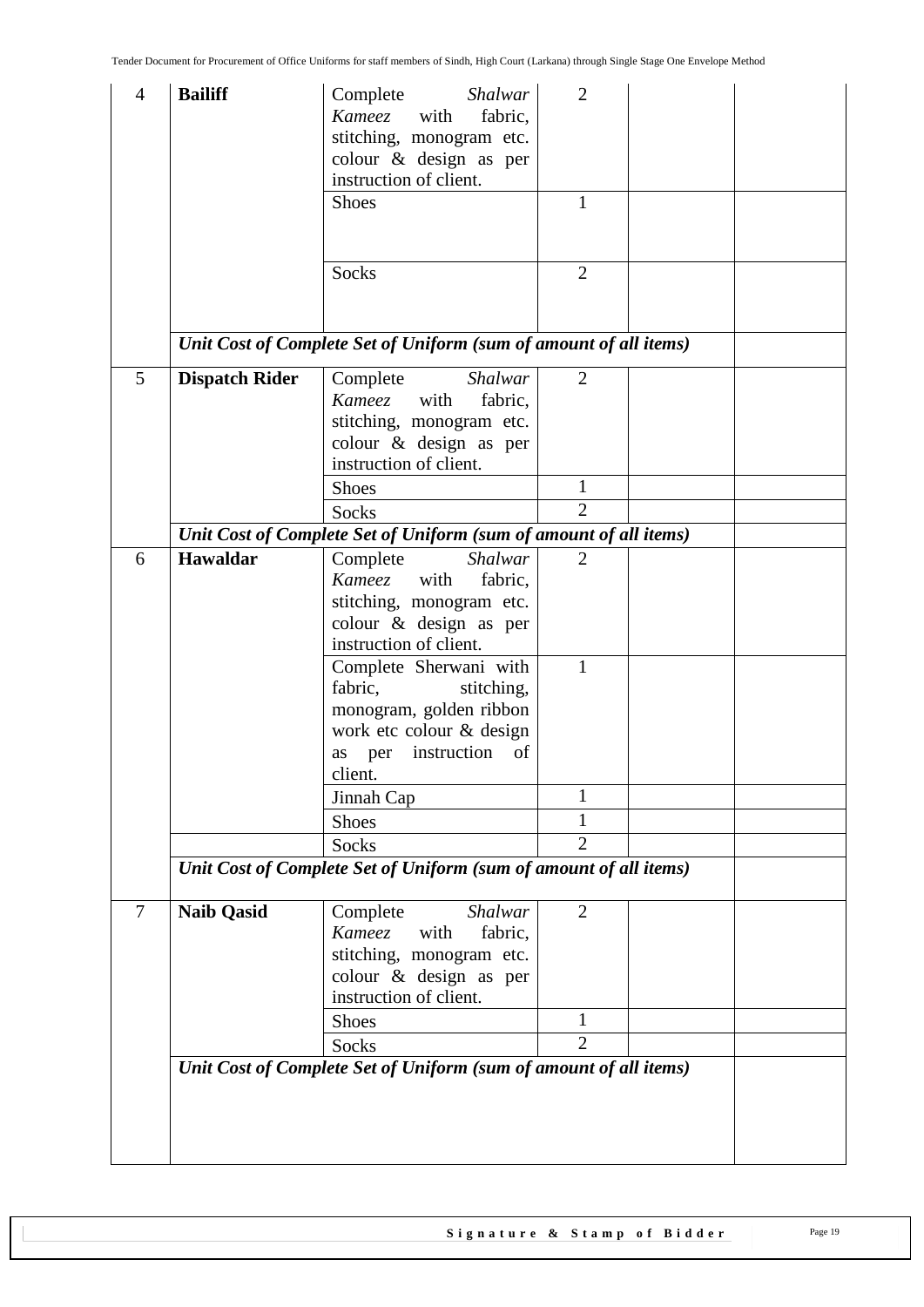| 8  | Farash                 | Shalwar<br>Complete<br>Kameez<br>with<br>fabric,                             | $\overline{2}$ |  |
|----|------------------------|------------------------------------------------------------------------------|----------------|--|
|    |                        | stitching, monogram etc.<br>colour & design as per<br>instruction of client. |                |  |
|    |                        | <b>Shoes</b>                                                                 | 1              |  |
|    |                        | <b>Socks</b>                                                                 | $\overline{2}$ |  |
|    |                        | Unit Cost of Complete Set of Uniform (sum of amount of all items)            |                |  |
| 9  | <b>Gardner</b>         | Shalwar<br>Complete                                                          | $\overline{2}$ |  |
|    |                        | Kameez<br>with<br>fabric,                                                    |                |  |
|    |                        | stitching, monogram etc.                                                     |                |  |
|    |                        | colour & design as per                                                       |                |  |
|    |                        | instruction of client.                                                       |                |  |
|    |                        | <b>Shoes</b>                                                                 | $\mathbf{1}$   |  |
|    |                        | <b>Socks</b>                                                                 | $\overline{2}$ |  |
|    |                        | Unit Cost of Complete Set of Uniform (sum of amount of all items)            |                |  |
| 10 | <b>Chowkidar</b>       | Complete<br>Shalwar<br>Kameez with<br>fabric,                                | $\overline{2}$ |  |
|    |                        | stitching, monogram etc.                                                     |                |  |
|    |                        | colour & design as per                                                       |                |  |
|    |                        | instruction of client.                                                       |                |  |
|    |                        | <b>Shoes</b>                                                                 | 1              |  |
|    |                        | Socks                                                                        | $\overline{2}$ |  |
|    |                        | Unit Cost of Complete Set of Uniform (sum of amount of all items)            |                |  |
| 11 | <b>Generator</b>       | Complete<br>Shalwar                                                          | $\overline{2}$ |  |
|    | Operator               | <b>Kameez</b><br>with<br>fabric,                                             |                |  |
|    |                        | stitching, monogram etc.                                                     |                |  |
|    |                        | colour & design as per                                                       |                |  |
|    |                        | instruction of client.                                                       |                |  |
|    |                        | <b>Shoes</b>                                                                 | 1              |  |
|    |                        | Socks                                                                        | $\overline{2}$ |  |
|    |                        | Unit Cost of Complete Set of Uniform (sum of amount of all items)            |                |  |
| 12 | <b>Sanitary Worker</b> | Complete<br><b>Shalwar</b>                                                   | $\overline{2}$ |  |
|    |                        | Kameez<br>with<br>fabric,                                                    |                |  |
|    |                        | stitching, monogram etc.<br>colour & design as per                           |                |  |
|    |                        | instruction of client.                                                       |                |  |
|    |                        | Shoes                                                                        | $\mathbf{1}$   |  |
|    |                        | Socks                                                                        | $\overline{2}$ |  |
|    |                        | Unit Cost of Complete Set of Uniform (sum of amount of all items)            |                |  |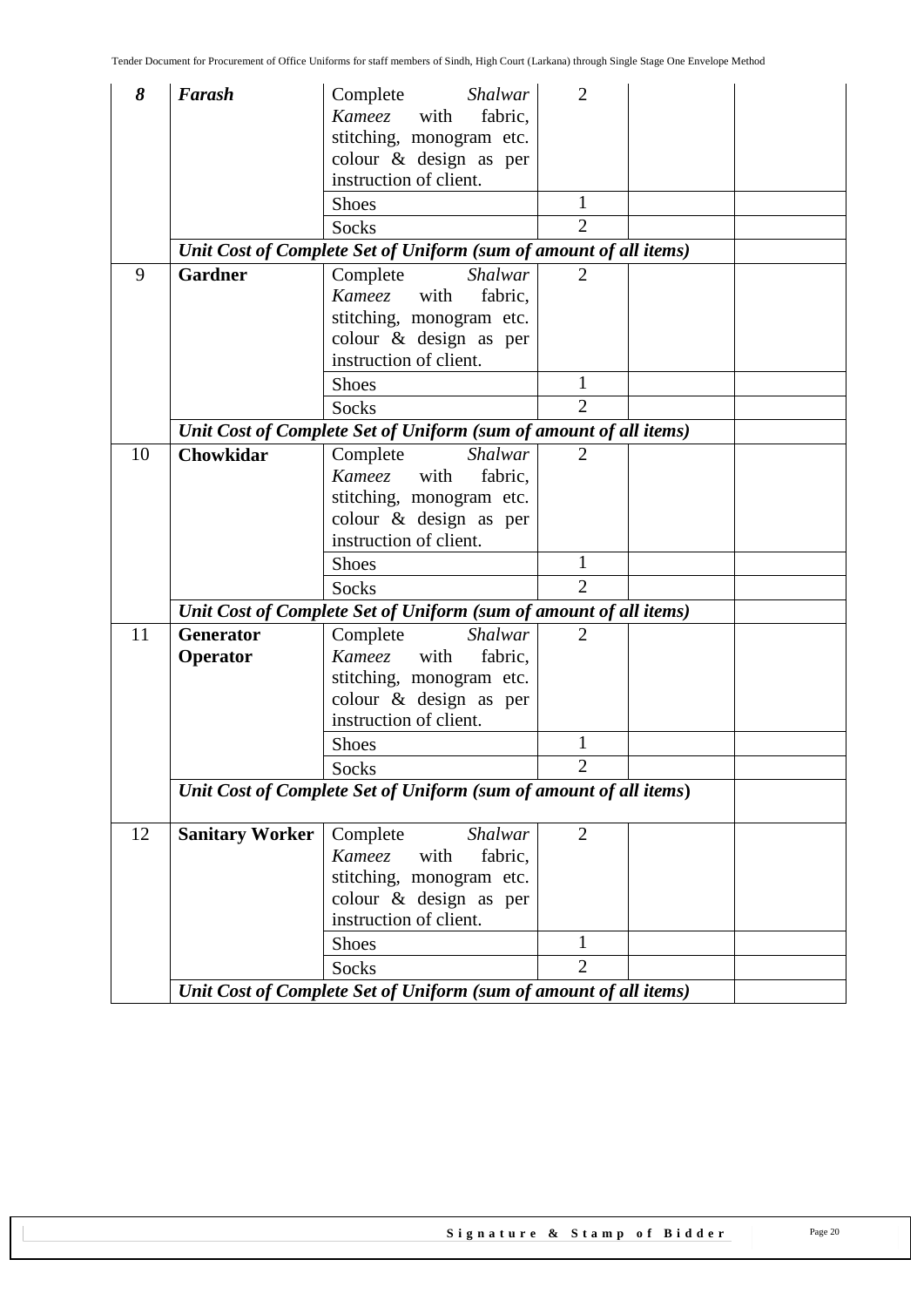| S.No           | Post                      | <b>Working</b><br><b>Strength</b> | Unit cost of<br>complete set of<br>uniform<br>without GST | Amount (Rs.) without<br><b>GST</b> |
|----------------|---------------------------|-----------------------------------|-----------------------------------------------------------|------------------------------------|
|                |                           | Column A                          | Column B                                                  | Column A X B                       |
| $\mathbf{1}$   | Cook                      | 02                                |                                                           |                                    |
| $\overline{2}$ | Bearer                    | 06                                |                                                           |                                    |
| $\overline{3}$ | Driver                    | 04                                |                                                           |                                    |
| $\overline{4}$ | <b>Bailiff</b>            | 06                                |                                                           |                                    |
| 5              | Dispatch Rider            | 01                                |                                                           |                                    |
| 6              | Hawaldar                  | 06                                |                                                           |                                    |
| $\overline{7}$ | Naib Qasid                | 20                                |                                                           |                                    |
| 8              | Farash                    | 10                                |                                                           |                                    |
| 9              | Gardener                  | 08                                |                                                           |                                    |
| 10             | Chowkidar                 | 13                                |                                                           |                                    |
| 11             | <b>Generator Operator</b> | 02                                |                                                           |                                    |
| 12             | Sanitary Worker           | 10                                |                                                           |                                    |
|                |                           | <b>TOTAL</b>                      |                                                           |                                    |

- a. The contractor/ supplier shall be liable for any mistakes in calculation of price/ rate and amount and shall be liable to suffer the loss arises at any stage of contract. Hence, you are advised in your own interest to re-check your calculations before submission of tender documents.
- b. No request for re-calculation shall be considered after opening of tender documents.
- c. Categories of staff may be increased or decreased.
- d. Working Strength of staff may be increased or decreased.
- e. Rates must be quoted in Pakistani Currency.
- f. Rates must be quoted without GST. However, all Government taxes shall be applicable as per rules.
- g. Taxes shall be deducted by the Office of A.G Sindh and its decision shall be final.
- h. No request for change in price shall be considered under any circumstances due to fluctuation in dollar prices or any other factor affecting the prices.
- i. No extra charges shall be paid for transportation & delivery of goods at Larkana.
- j. Bidder should have active vendor I.D at the time of submission of bill

| <b>Name</b>        |  |
|--------------------|--|
| <b>Designation</b> |  |
| Signature & stamp  |  |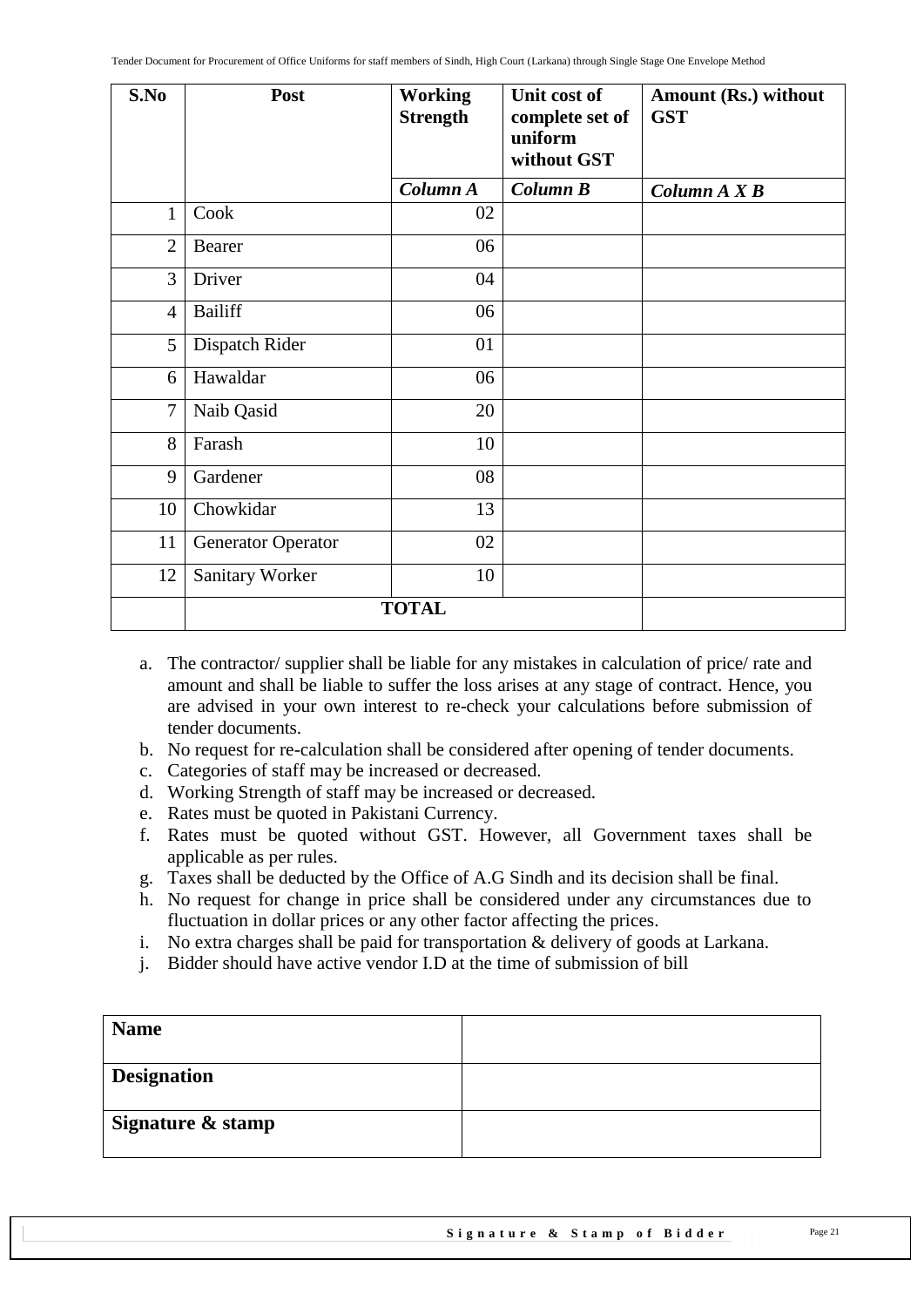### <span id="page-21-0"></span>**10.Calculation of Bid Security**

- 1. **Bid Security of 5% of total quoted amount** will be deposited along with Tender Document in shape of BID SECURITY FORM/ PAY ORDER/ BANK DRAFT as reflected in tender notice.
- 2. Bid Security should favour Registrar, High Court of Sindh, Larkana.
- 3. Original Bid Security and copy of the same is mandatory.

| 1              | <b>Total Amount</b><br>(without GST) |  |
|----------------|--------------------------------------|--|
| 2              | 5% of Total Amount                   |  |
| 3              | <b>Pay Order Number</b>              |  |
| $\overline{4}$ | Pay Order Issuance Date              |  |
| $\overline{5}$ | <b>Name of Banker</b>                |  |
| 6              | <b>Amount of Pay Order</b>           |  |
| $\overline{7}$ | <b>Period of Validity</b>            |  |

**Please attach/ paste/ staple copy of Bid Security in this Box**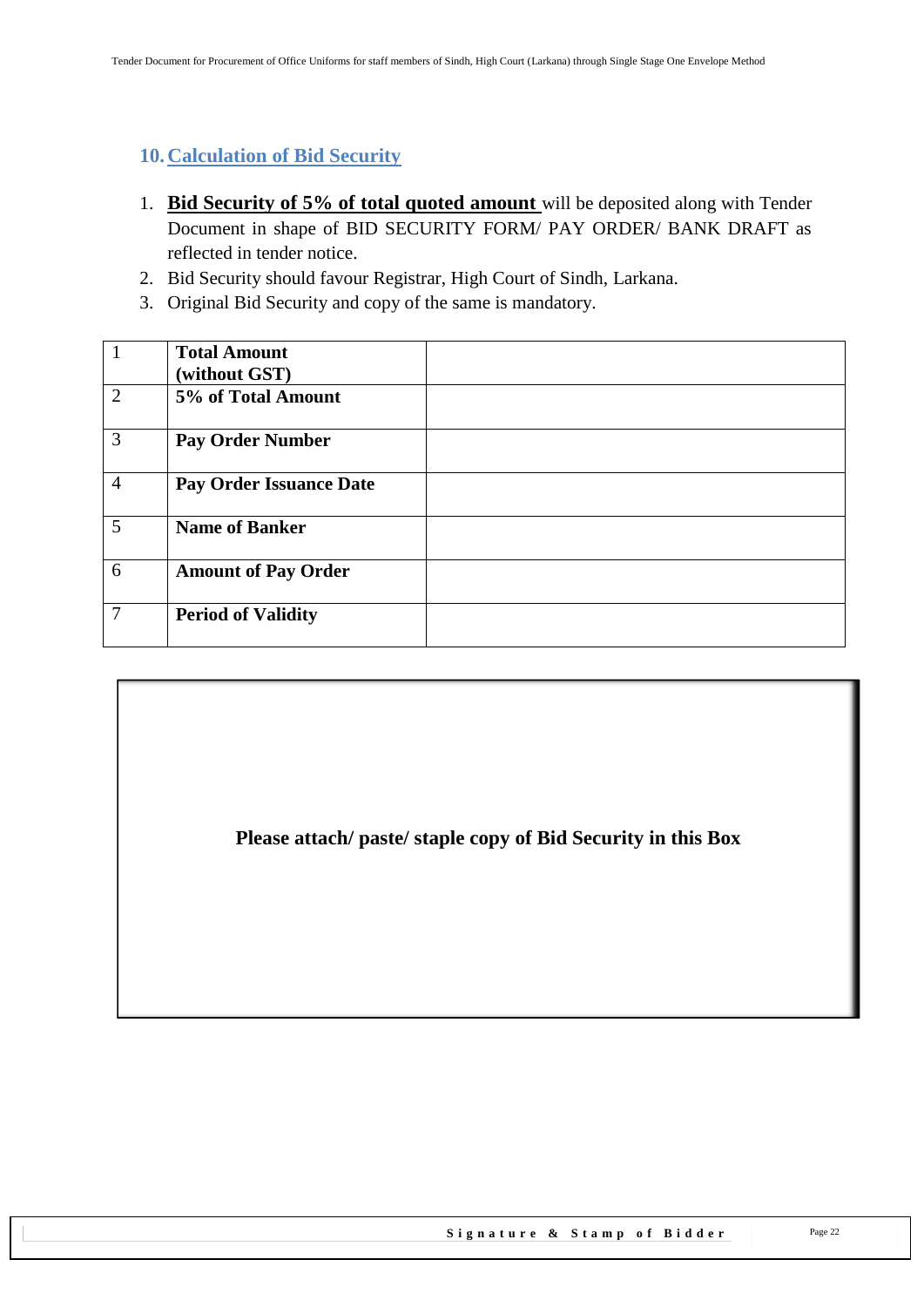#### <span id="page-22-0"></span>**11. Terms & Conditions:**

- 1. **Bidding Method**: *Single Stage-One Envelope method* will be adopted for bidding process as per SPPRA Rules.
- 2. **Qualification/ Eligibility:** Bidders are bound to submit soft and hard copies of all documents as mentioned in Eligibility Criteria Section, in order to establish their eligibility to participate in bid. In case of non-availability of either, soft or hard copy, bidder may be disqualified.
- 3. **Release of Bid Security**: The bid security of unsuccessful bidder will be released by SHC after award of work or after expiry of bid validity period as per rules.
- 4. **Late Bids**: Sindh High Court shall not consider any bid that arrives after the deadline for submission of bids, as reflected in NIT. Any bid received after the deadline for submission of bids shall be declared late, rejected, and returned unopened to the Bidder.
- 5. **Responsive Bids**: A substantially responsive Bid is one that conforms to all the terms, conditions, and specifications of the Bidding Documents without material deviation, reservation, or omission. Non-responsive Bids shall not be considered. Bidders are advised in their own interest to prepare their bids as per format, requirements, terms & conditions, mentioned in bid documents. Bidders are also advised to submit soft and hard copies of all required documents along with their bids.
- 6. **Award of Contract**: Sindh High Court may award the Contract to the **qualified Bidder** whose offer has been determined to be the lowest bid and is substantially responsive to the Bidding Documents, provided further that the Bidder is determined to be qualified to perform the Contract satisfactorily.
- 7. **Notification/ Purchase Order for Award of Contract**: Prior to the expiration of the period of bid validity, Sindh High Court will notify the successful Bidder, in writing, that its Bid has been accepted. Until a formal Contract is prepared and executed, the purchase order/ notification of award shall constitute a binding Contract.
- 8. **Performance Security**: The bid security of successful bidder will be released after submission of Performance Security equal to **10% of total cost of contract**.
- 9. **Release of Performance Security**: Performance Security shall be released after successful delivery of goods and issuance of satisfactory certificate from the concerned officer.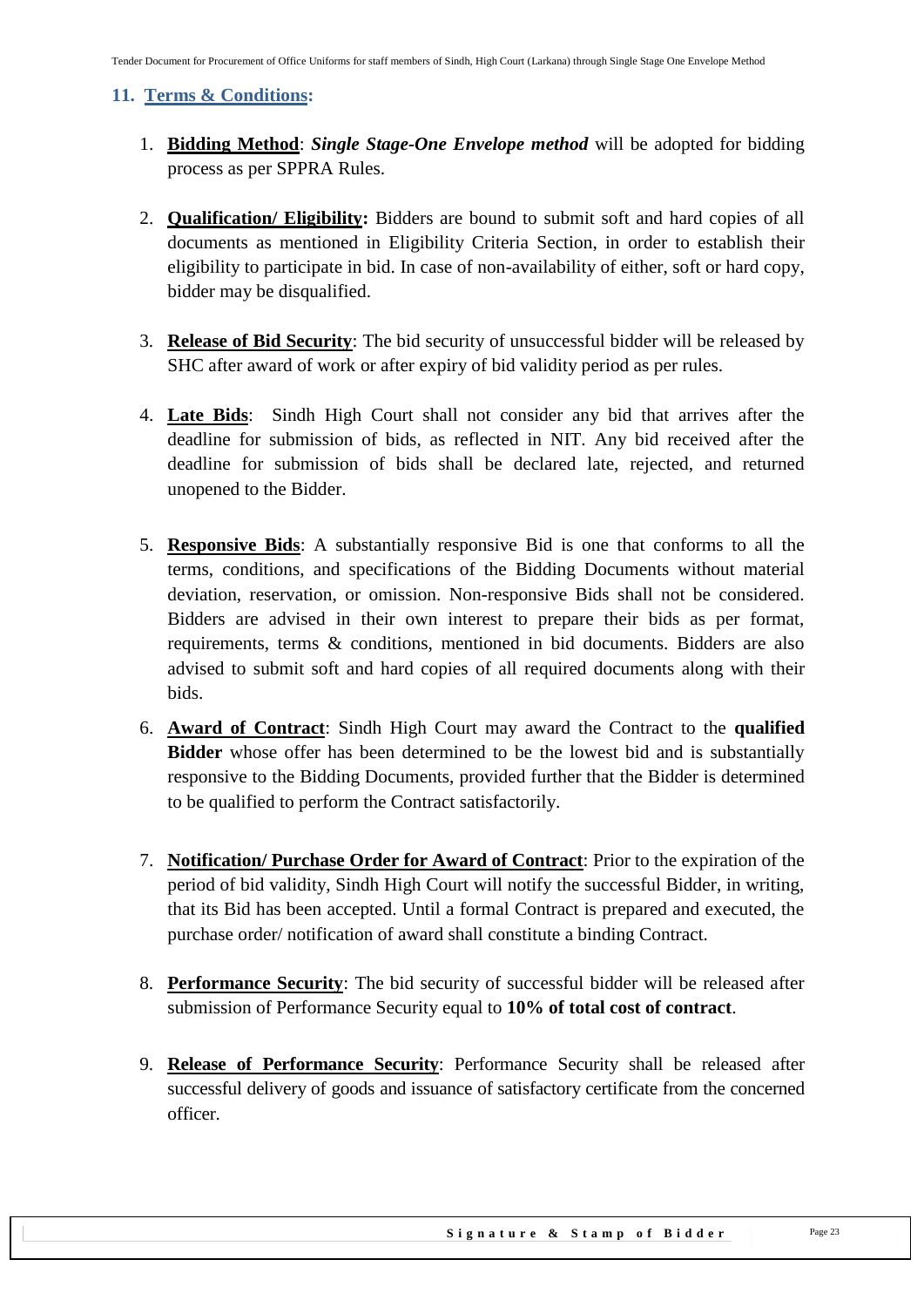- 10. **Validity Period:** The procurement contract will be awarded within bid **validity period i.e. 90 days** as per SPRRA Rules.
- 11. **Receiving/Acceptance of Purchase Order:** The vendor will sign the copy of the Purchase Order as acknowledgement. Copy of Purchase Order along with relevant documents must be submitted along with bill.
- 12. **Delivery Mechanism**: Successful bidder shall deliver the goods within **thirty (30) calendar days** of issuance of Purchase Order or as mutually decided by Sindh High Court and successful bidder. Delivery shall be made at Larkana.
- 13. **Delayed Delivery:** 1% penalty of the total amount will be imposed per day for which the company/firm/agency failed to deliver within the delivery/execution period as mutually decided.
- 14. **Inspection:** Physical inspection will be carried out by the concerned Officer of this Court. Ordered material is subject to final inspection at the time of delivery.
- 15. **Quantity Delivered:** Competent Authority reserves the right to increase/decrease the quantity as per requirement and availability of funds, as per rules.
- 16. **Payment Term:** Payment shall not be made in advance before making delivery. Payment shall be issued by the office of A.G Sindh and cheque will be handed over to bidder (s) or his authorized representative (s).
- 17. **Condition of Goods**: All items must meet in all respects with the sample/specifications  $\&$  conditions of the Order and must be in good condition  $\&$ conform to the best industrial quality standards; otherwise they will be liable to be rejected as per rules.
- 18. **Rejection of Goods:** We reserve the right to cancel any or all the items if material is not in accordance with our specification or if the delivery is delayed.
- 19. **Disclosure of Confidential Script/Material:** All rights reserve with the SHC and no information either in written/electronic media/copying form should be disseminated without the permission of the authority.
- 20. **Resolution of Differences:** In case of any difference or dispute arises between the parties, the same shall be dealt with as per rules.
- 21. **Rules, Regulations & Policies:** All rules, regulations and policies will be governed in accordance to the SPPRA.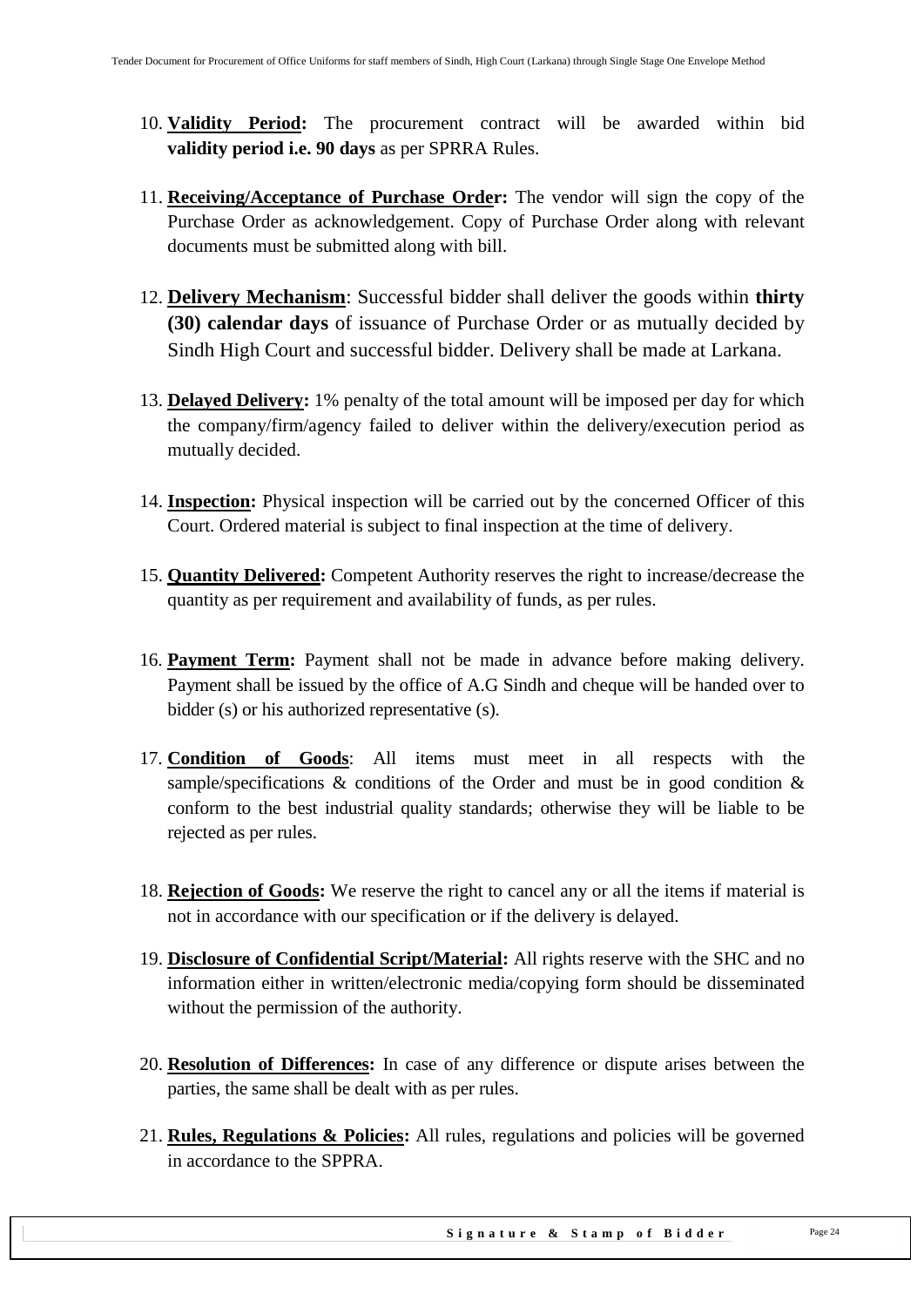- 22. **Mistakes in Calculation:** The contractor/ supplier will be liable for any mistakes in calculation of price/ rate and amount and shall be liable to suffer the loss arises at any stage of contract, due to mistakes in calculation or tax rates.
- 23. **Government tax(es), levi(es) and charges(s)**: All Government taxes (including Income tax and stamp duty), levies and charges will be charged as per rules. Bidder should keep them updated regarding taxation issues in consultation with the relevant tax regulatory authorities.
- 24. **Stamp Duty**: Stamp duty will be levied as per rules. All matters of stamp duty shall be dealt with by the budget branch and A.G Sindh.
- 25. **Cost of Bidding**: Tender documents can be downloaded free of cost. However, the Bidder shall bear all costs associated with the preparation and submission of its bid, and Sindh High Court shall not be responsible or liable for those costs, regardless of the conduct or outcome of the bidding process.
- 26. **Rights of Sindh High Court**: Sindh High Court reserves the right to accept or reject any bid, and to annul the bidding process and reject all bids at any time prior to contract award, without thereby incurring any liability to Bidders.
- 27. **Interest on Late Payments**: No interest shall be paid on late payment if cheque is received late from the Office of A.G Sindh. However, every effort shall be made for timely payments to successful bidders.
- 28. **Insurance:** The goods supplied under that contract should be fully insured. All cost of insurance shall be paid by the successful bidder. If the goods are not insured then risk if any shall be suffered by the successful bidder.
- 29. **Warrants:** Supplier must warrants that goods supplied would be new, unused and as per best industrial standards. All terms and conditions of standard warranty shall be applicable.
- 30. **Termination of Contract**: SHC may terminate the contract, if the successful bidder fails to supply all or parts of goods within definite time or fails to perform any other obligations of contract or bidder has failed to submit performance security or bidder has involved in fraud/ corruption.
- 31. **Manipulation of Tender Documents**: Any type of manipulation/ alteration/ changes in tender document by the bidder for favoring the bidder shall not be tolerated under any circumstances and bid shall be rejected being non-responsive.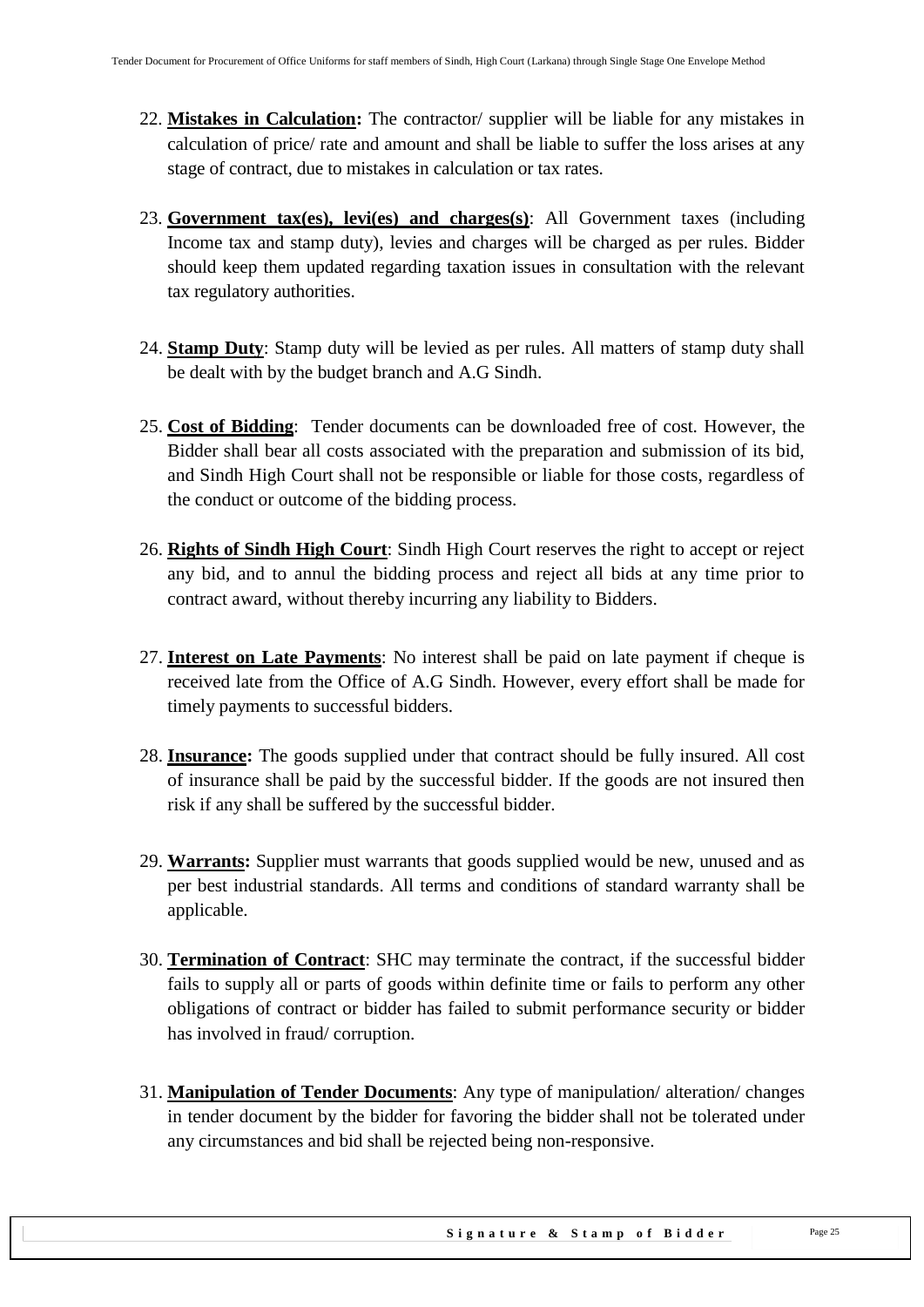### It is hereby certified that the terms and conditions have been read, agreed upon and signed.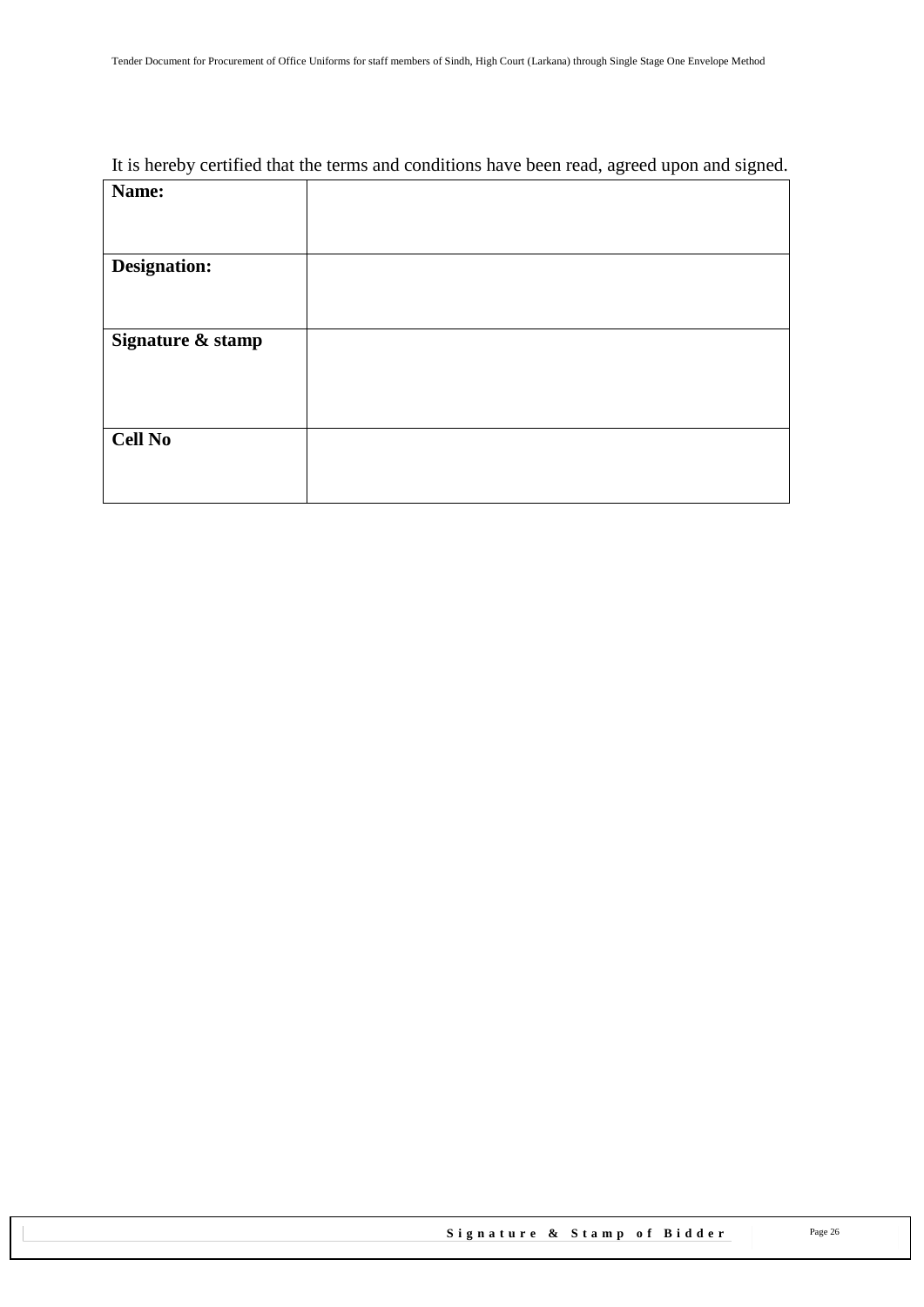### <span id="page-26-0"></span>**12. Format of Undertaking (to be submitted on stamp paper):**

.

 $\overline{\phantom{a}}$ 

| We,                      | located<br>at<br>do hereby undertake/ declare on Oath at under:-                                                                                                                                                                                                                                                                   |
|--------------------------|------------------------------------------------------------------------------------------------------------------------------------------------------------------------------------------------------------------------------------------------------------------------------------------------------------------------------------|
|                          |                                                                                                                                                                                                                                                                                                                                    |
| date of operation.       | 1. That we are not black listed from any government/ semi government/<br>autonomous/ private or any other national or international organization since the                                                                                                                                                                         |
|                          | 2. That we are not defaulter with any bank or financial institution.                                                                                                                                                                                                                                                               |
| Sindh.                   | 3. That we have not provided any false/ misleading information to High Court of                                                                                                                                                                                                                                                    |
|                          | 4. That our organization will not engage in corrupt, fraudulent, collusive, coercive<br>or obstructive practices in competing for the tender in question.                                                                                                                                                                          |
|                          | 5. It is undertaken to indemnify Sindh High Court for any loss or damage incurred                                                                                                                                                                                                                                                  |
|                          | or inducing the procurement of any contract.                                                                                                                                                                                                                                                                                       |
| <b>Name of Deponent:</b> |                                                                                                                                                                                                                                                                                                                                    |
| <b>Designation:</b>      | due to corrupt business practices of our organization (if any) and if the same is<br>proved then we will pay compensation to High Court of Sindh an amount<br>equivalent to ten times the sum of any commission, gratification, bribe, finder's<br>fee or kickback given by our organization (if any) for the purpose of obtaining |
| Signature & stamp        |                                                                                                                                                                                                                                                                                                                                    |